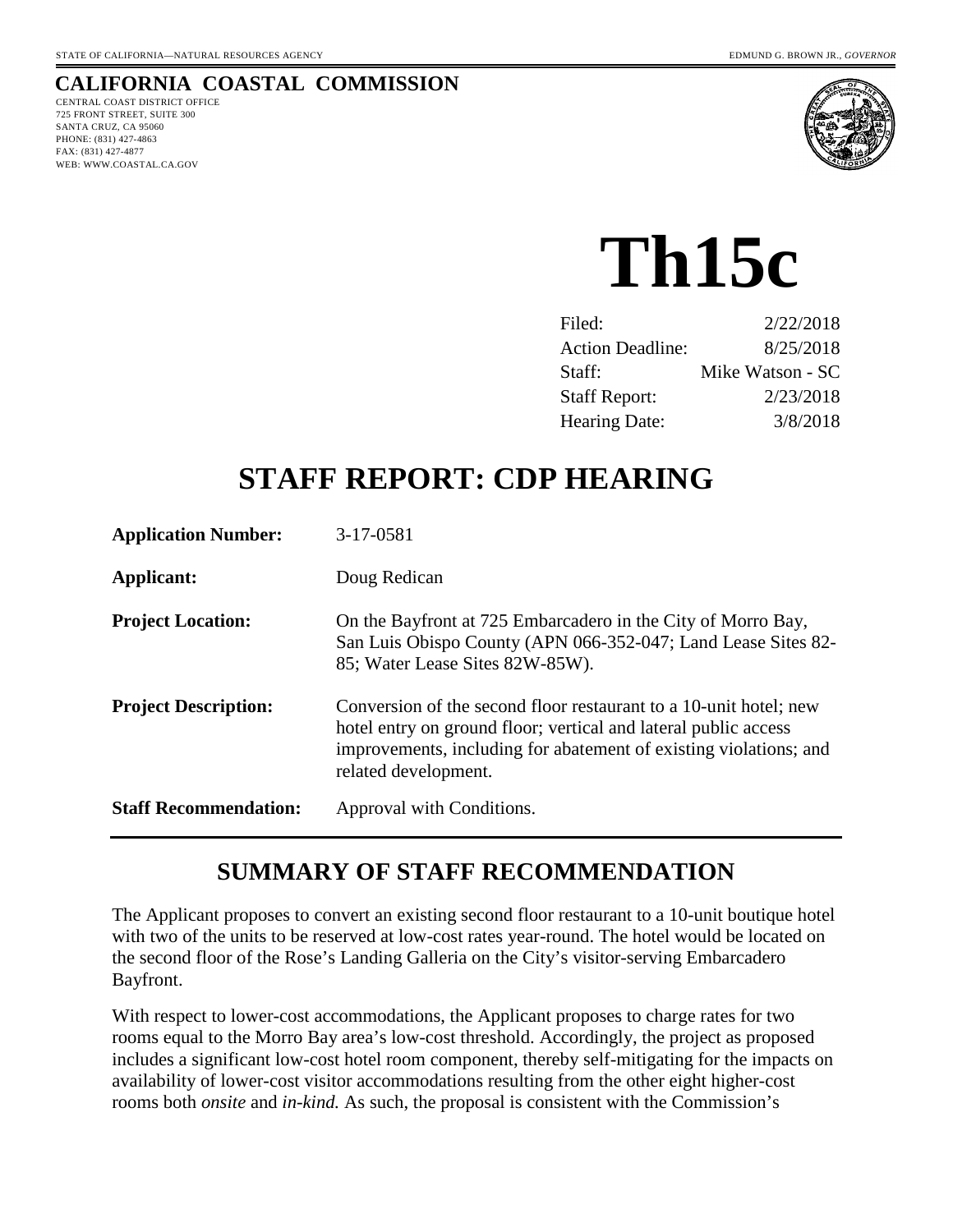overarching goals and intent in administering Coastal Act Section 30213 by ensuring that proposed visitor-accommodation facilities in the coastal zone and in particular on locations such as this one (i.e., on former State tidelands, immediately fronting the Morro Bay estuary, and adjacent to the City's visitor-serving commercial waterfront), include as a component of the proposed project lower-cost rooms onsite. With conditions to ensure that the Applicant follows his own proposed rate structure, including through monitoring reports, as well as conditions requiring all 10 hotel rooms to be open and available to the general public, including through prohibitions on residential conversion, the project is consistent with the lower-cost visitor serving policies of the Coastal Act.

Regarding public access, there are access violations on the subject property, including obstructions within the existing Bayfront lateral accessway and public plaza, and use of a public patio for private restaurant seating, which were required to be available to the general public by two previous CDPs on this property. The Applicant proposes to rectify these violations by expanding the width of Bayfront lateral accessway from eight feet to 10 feet and by connecting this lateral access with expanded and enhanced vertical accessways upcoast and downcoast. The Applicant also proposes construction of a new second-story observation deck overlooking Morro Bay and Morro Rock, and an improved public plaza. As more fully described in the staff report, these improvements are substantial and should offer a vastly improved public experience at this prime visitor-serving spot. Thus, the Applicant's proposed public access amenities are consistent with the Coastal Act and will result in resolution of the above-described violations.

Finally, while the vast majority of the proposed project will be a benefit to the community, one issue raises significant concern. Specifically, even though the project requires no additional parking because parking has already been addressed for this site by the two previous CDPs, the proposed project would dedicate 11 existing public parking spaces for private hotel use 20 hours a day, 365 days a year. Such a proposal is both unnecessary given that parking demand has already been accounted for in past CDPs, and also adversely impacts the general public's ability to access and recreate in this prime visitor-serving area. As such, the proposed project's parking plan cannot be found consistent with Coastal Act mandates to maximize public access and recreational opportunities to and along the coast. Special conditions are thus included to expressly prohibit the use of any public parking to be reserved exclusively for private hotel use, including for hotel guests and employees. Hotel guests and employees can certainly park in any public parking space, including in the public parking lots immediately across the street from the hotel. However, those parking spaces cannot be reserved almost exclusively for hotel use, thereby privatizing access to public coastal lands. As conditioned, the proposed hotel use requires no additional parking mitigation, and will not usurp existing public parking spaces, and can be found consistent with the Coastal Act.

With other conditions, including protecting water quality during construction, the project is consistent with other relevant policies of the Coastal Act. In short, the project represents development of a Coastal Act priority use adjacent to a commercial-oriented Bayfront area. The project, as proposed, includes low-cost rooms and substantial public access improvements and offers an exciting opportunity to provide such low-cost visitor-serving uses within this highly popular visitor-serving area.

As conditioned, the project is consistent with the Coastal Act, and staff recommends **approval** of the CDP. The motion and resolution are found on page 4, below.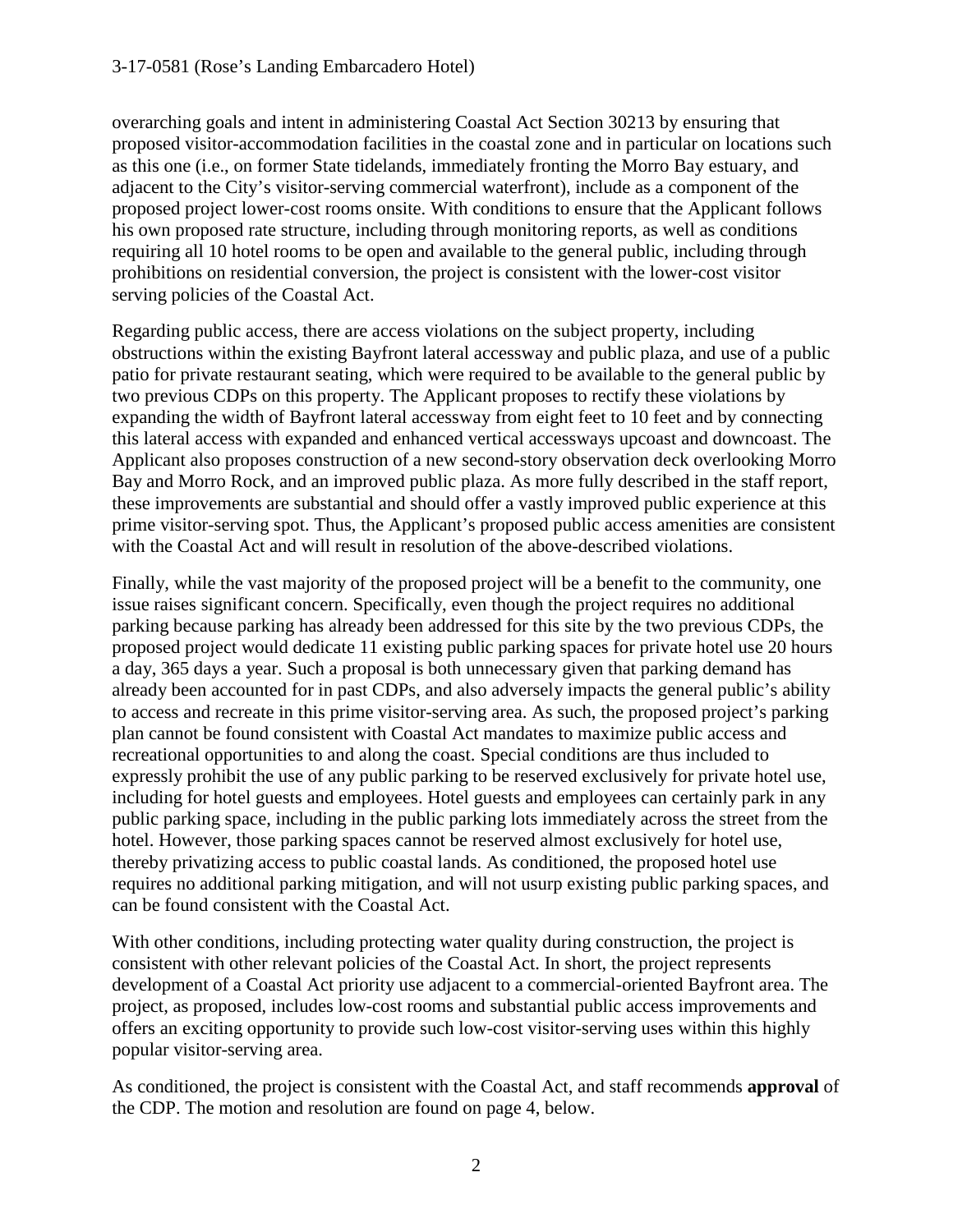# **TABLE OF CONTENTS**

# **APPENDICES**

Appendix A – Substantive Documents

Appendix B – Staff Contact with Agencies and Groups

## **[EXHIBITS](https://documents.coastal.ca.gov/reports/2018/2/th15c/th15c-2-2018-exhibits.pdf)**

- Exhibit 1 Location Maps
- Exhibit 2 Photos of Project Site
- Exhibit 3 Proposed Project Plans
- Exhibit 4 Proposed Low-Cost Hotel Room Rates
- Exhibit 5 Visual Simulations

Exhibit 6 – City of Morro Bay Conditional Use Permit A00-041/UP0-359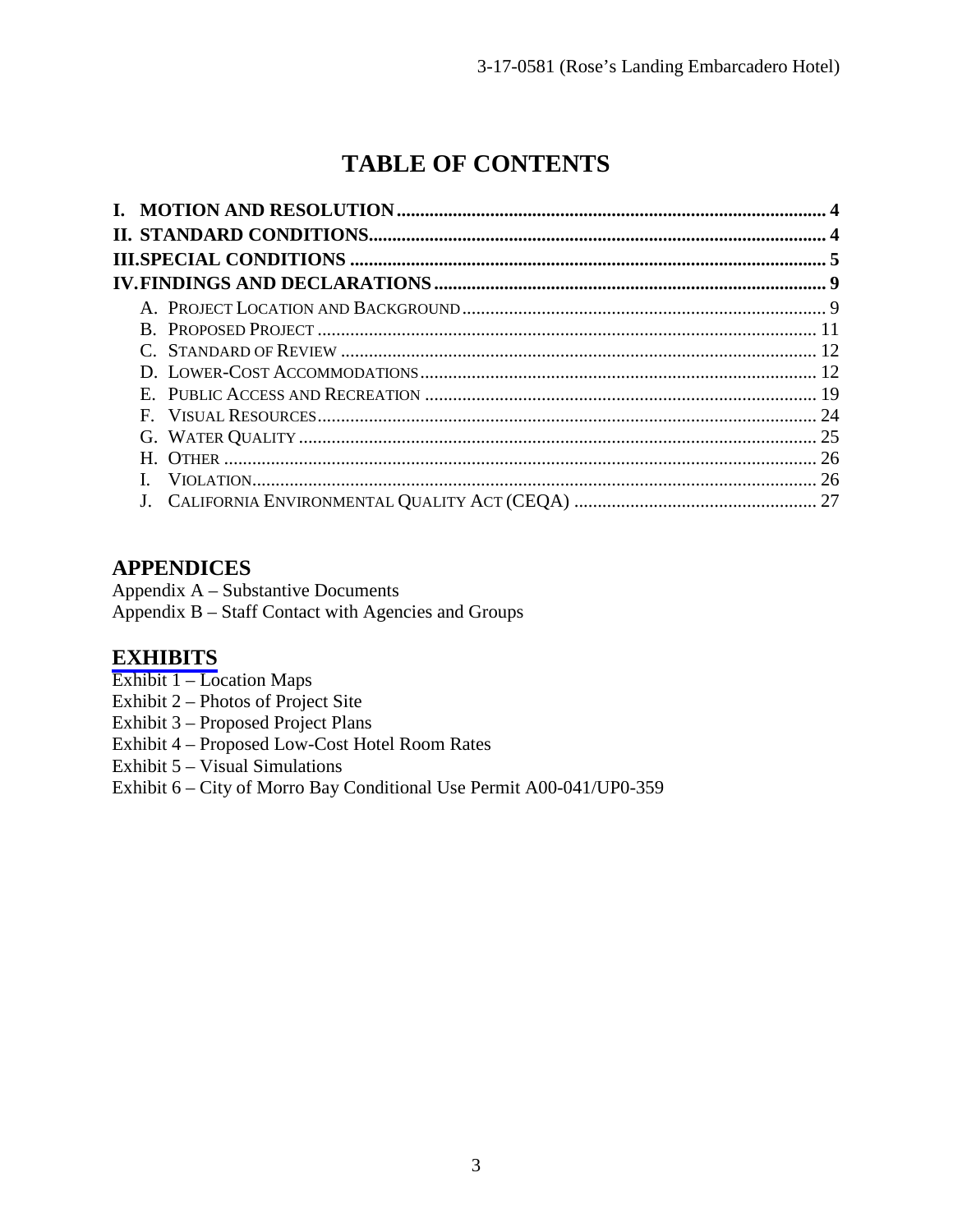# **I. MOTION AND RESOLUTION**

Staff recommends that the Commission, after public hearing, **approve** a coastal development permit for the proposed development. To implement this recommendation, staff recommends a **YES** vote on the following motion. Passage of this motion will result in approval of the CDP as conditioned and adoption of the following resolution and findings. The motion passes only by affirmative vote of a majority of the Commissioners present.

*Motion: I move that the Commission approve Coastal Development Permit Number 3- 17-0581 pursuant to the staff recommendation, and I recommend a yes vote.* 

*Resolution to Approve CDP: The Commission hereby approves Coastal Development Permit 3-17-0581 and adopts the findings set forth below on grounds that the development as conditioned will be in conformity with the policies of Chapter 3 of the Coastal Act. Approval of the permit complies with the California Environmental Quality Act because either 1) feasible mitigation measures and/or alternatives have been incorporated to substantially lessen any significant adverse effects of the development on the environment, or 2) there are no further feasible mitigation measures or alternatives that would substantially lessen any significant adverse impacts of the development on the environment.*

# **II. STANDARD CONDITIONS**

This permit is granted subject to the following standard conditions:

- **1. Notice of Receipt and Acknowledgment**. The permit is not valid and development shall not commence until a copy of the permit, signed by the Permittee or authorized agent, acknowledging receipt of the permit and acceptance of the terms and conditions, is returned to the Commission office.
- **2. Expiration.** If development has not commenced, the permit will expire two years from the date on which the Commission voted on the application. Development shall be pursued in a diligent manner and completed in a reasonable period of time. Application for extension of the permit must be made prior to the expiration date.
- **3. Interpretation.** Any questions of intent of interpretation of any condition will be resolved by the Executive Director or the Commission.
- **4. Assignment.** The permit may be assigned to any qualified person, provided assignee files with the Commission an affidavit accepting all terms and conditions of the permit.
- **5. Terms and Conditions Run with the Land.** These terms and conditions shall be perpetual, and it is the intention of the Commission and the Permittee to bind all future owners and possessors of the subject property to the terms and conditions.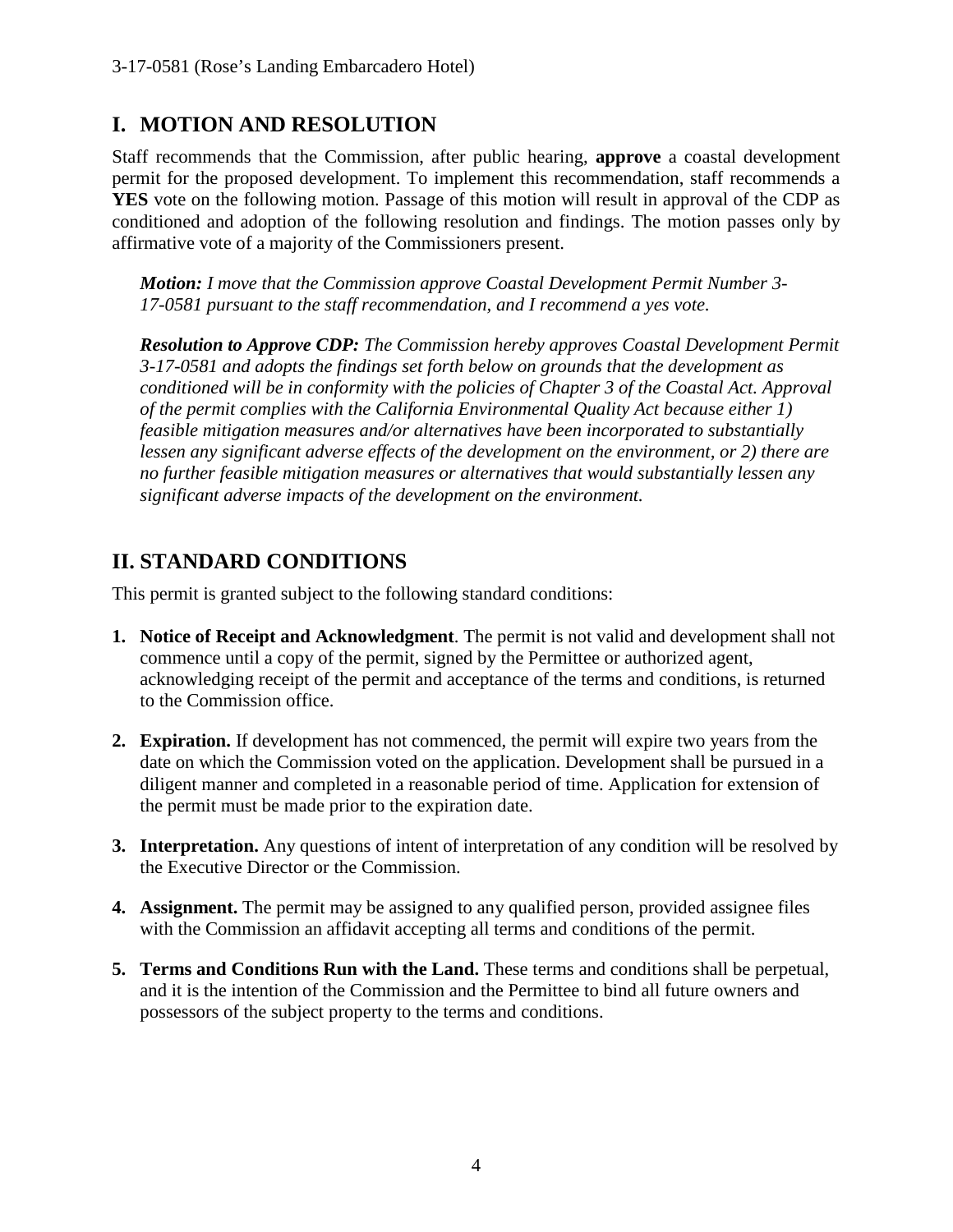# **III. SPECIAL CONDITIONS**

This permit is granted subject to the following special conditions:

- **1. Approved Development.** Coastal Development Permit (CDP) 3-17-0581 authorizes the development expressly proposed by the Applicant (i.e., a 10-unit standard operating hotel and lateral and vertical public access improvements) as described and shown in **Exhibit 3** (including with respect to the room rates for two of the hotel rooms as shown in **Exhibit** 4**)**, and as modified by the conditions of this CDP. The Permittee shall undertake development in accordance with the approved CDP. Any proposed changes to the development shall be reported to the Executive Director. No changes to the approved development shall occur without a Commission-approved amendment to this CDP unless the Executive Director determines that no amendment is legally required.
- **2. Revised Plans**. PRIOR TO ISSUANCE OF THE COASTAL DEVELOPMENT PERMIT, the Applicant shall submit to the Executive Director of the Coastal Commission for review and approval two sets of Final Plans. The Plans shall be in substantial conformance with the plans received by the Commission on December 12, 2017 (and shown in **Exhibit 3**) but modified to reflect the following change:
	- **(a) Parking.** This CDP does not authorize any public parking spaces to be reserved partially (i.e. for certain hours of the day) or entirely (24 hours a day) for private hotel use, including for hotel guests and employees. All references to use of existing public parking spaces, lots, or buildings along the Embarcadero for dedicated hotel parking and any associated signage reserving said parking for hotel guests or employees during any portion of the day shall be removed from the Final Plans.
	- **(b)** The designation of one parking space along the Embarcadero and adjacent to the public plaza for general passenger loading and unloading, limited to 10 minutes per vehicle. The Final Plans shall describe that the curb on this parking space shall be colored yellow and shall also provide for signage to be placed adjacent to the space denoting its use for 10 minute passenger loading and unloading only. Any reference to this space as dedicated for only for hotel guest loading and unloading shall not be included on the Final Plans.
- **3. Hotel Units.** By acceptance of this CDP, the Permittee acknowledges and agrees, on behalf of himself and all successors and assigns, that:
	- **(a) General Occupancy Requirements.** All 10 hotel units shall be open and available to the general public. No individual ownership or long-term occupancy of the hotel units shall be allowed.
	- **(b) Length-of-Stay Provisions**. All 10 hotel units shall be open and available to the general public, and shall not be rented to any individual, family, or group for more than 29 consecutive days, and not for more than 14 days between the Friday of Memorial Day weekend and Labor Day inclusive.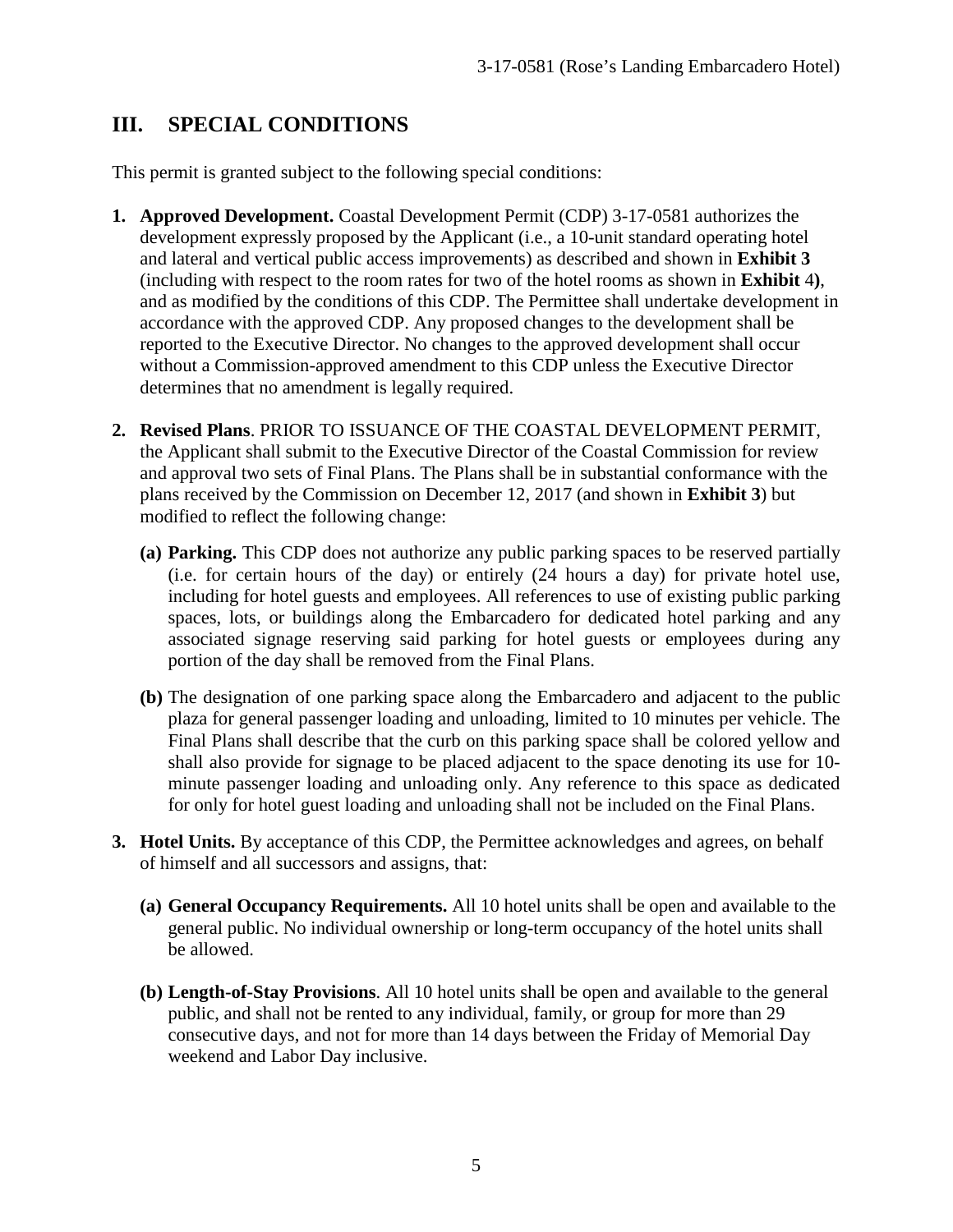- **(c) Conversion Prohibited.** The conversion of any of the hotel units to limited use overnight visitor accommodation units (e.g., timeshare, fractional ownership, etc.) or to full-time occupancy condominium units or to any other units with use arrangements that differ from the approved project shall be prohibited.
- **(d) Low-Cost Units.** The two low-cost hotel units shall be available to the general public at rates no higher than as proposed by the Applicant, as allowed to be modified following the Consumer Price Index as specified in subsection (e) below (see **Special Condition 1**  and **Exhibit 4**).
- **(e) Monitoring Reports for Low-Cost Hotel Units.** The Permittee (or his affiliated designee) shall annually provide, for Executive Director review and approval, two copies of a monitoring report for the two low-cost hotel units, beginning one year after occupancy of the hotel, and annually thereafter. The monitoring reports shall include, at a minimum, the average daily rate charged each month during the preceding year for the low-cost units, the occupancy rate for each low-cost unit for each applicable month, a description of proposed low-cost rates for the upcoming year (which shall be allowed to increase at no more than the annual Consumer Price Index each year without a CDP amendment), and an assessment of compliance with the terms and conditions of this CDP regarding the low-cost units. The Permittee (or his affiliated designee) shall be required to make changes as identified in any approved monitoring report as required by the Executive Director to maintain consistency with the terms and conditions of this CDP.

**4. Public Access Management Plan.** PRIOR TO ISSUANCE OF THE COASTAL DEVELOPMENT PERMIT, the Permittee shall submit for Executive Director review and approval two full-size sets of a Public Access Management Plan (Access Plan). The Access Plan shall clearly describe the manner in which general public access associated with the approved project is to be provided and managed, with the objective of maximizing public access to the public access areas of the site (including the Bayfront lateral accessway, the second-story observation deck, the vertical accessway/public plaza on the southern side of the hotel, the vertical access adjacent to the Morro Bay Boulevard street end, and the location of benches, wayfinding and public access signs, etc.). The Access Plan shall be substantially in conformance with the public access portion of the plans submitted to the Coastal Commission as shown in **Exhibit 3**, except as modified by these special conditions, and shall at a minimum include the following:

- **a. Clear Depiction of Public Access Areas and Amenities.** All public access areas and amenities, including all of the areas and amenities described above, shall be clearly identified as such on the Access Plans (including with hatching and closed polygons so that it is clear what areas are available for public access use).
- **b. Public Access Signs/Materials.** The Access Plan shall identify all signs, handouts, brochures, and any other project elements that will be used to facilitate, manage, and provide public access to the approved project, including identification of all public education/interpretation features that will be provided on the site (educational displays, interpretive signage, etc.). Sign details showing the location, materials, design, and text of all public access signs (including the public access use hours described in **Special**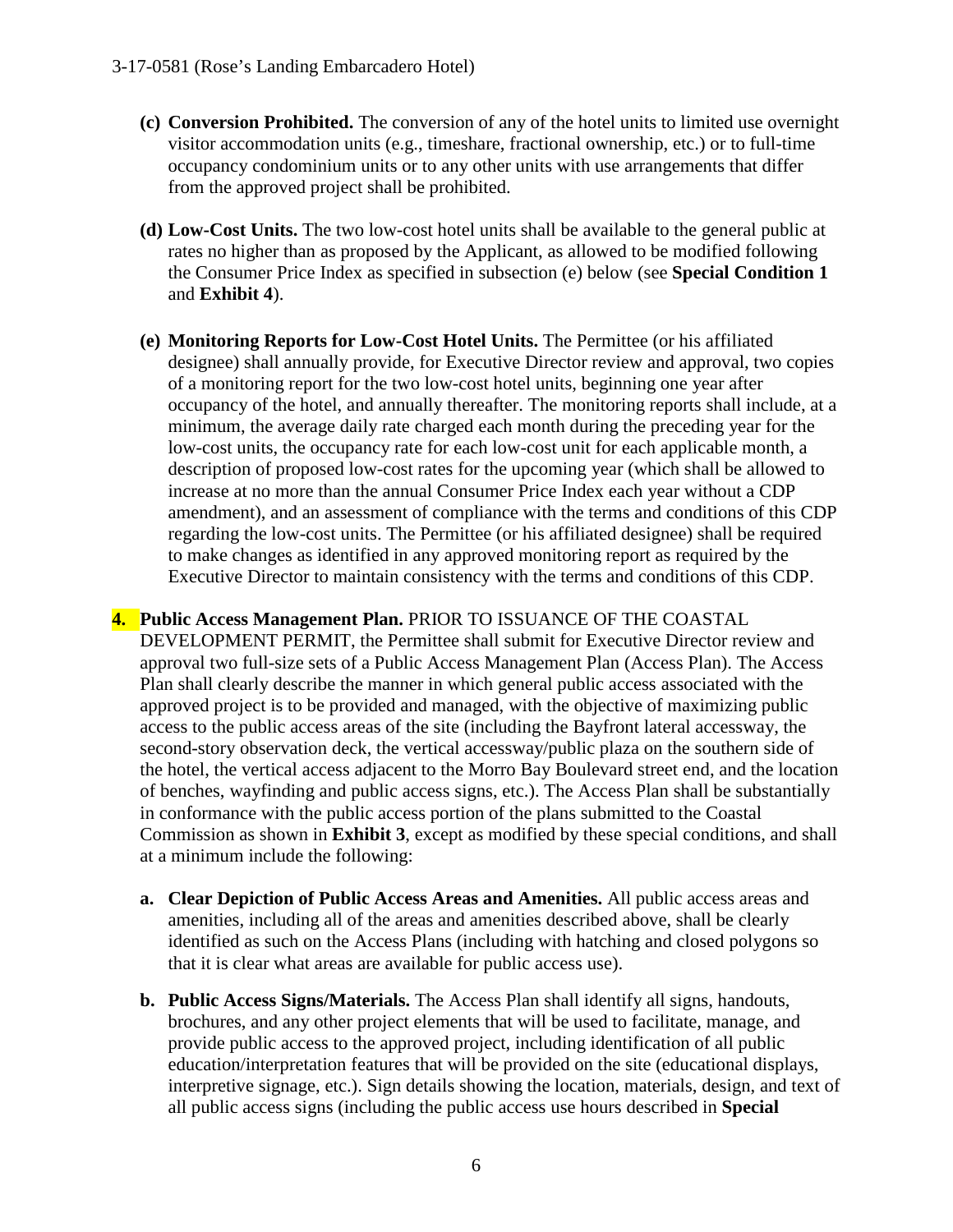**Condition 4(d)**) shall be provided. At a minimum, public access signs shall be placed near the entrance to the public plaza at the Embarcadero, at the Morro Bay Boulevard street end, at the intersection of the Morro Bay Boulevard and the Bayfront lateral access connection, near the intersection of the public plaza and the Bayfront lateral access, and at the stairway entrance to the second-story observation deck. The signs shall be designed so as to provide clear information without impacting public views and site character. All directional signs shall include the Commission's access program "feet" logo and the California Coastal Trail emblem. At least one public access interpretive sign (appropriate to Morro Bay issues, information, and/or history) shall be located at an appropriate location along the lateral accessway.

- **c. No Public Access Disruption.** Development and uses within the public access areas that disrupt and/or degrade public access (including areas set aside for private uses, barriers to public access (furniture, planters, temporary structures, private use signs, ropes, etc.)) shall be prohibited. The public use areas shall be maintained in a manner that maximizes public use and enjoyment.
- **d. Public Access Use Hours.** The public access areas and amenities along the Bayfront lateral access and the public plaza (including the vertical connections to the lateral access) shall be open to the general public 24 hours per day and shall be available free of charge. The second-story public observation deck shall also be available free of charge during at least daylight hours (i.e., one hour before sunrise to one hour after sunset).
- **e. Public Access Amenities Provided Prior to Occupancy.** All public access components of the approved project shall be constructed and ready for use prior to occupancy of the hotel units.
- **f. Public Access Areas and Amenities Maintained.** The public access components of the project shall be maintained in their approved state in perpetuity.

The Permittee shall undertake development in accordance with the approved Public Access Plan, which shall govern all general public access to the site pursuant to this coastal development permit.

- **5. Construction Plan:** PRIOR TO ISSUANCE OF THE CDP, the Permittee shall submit two copies of a Construction Plan to the Executive Director for review and approval. The Construction Plan shall, at a minimum, include the following:
	- **(a) Construction Areas.** The Construction Plan shall identify the specific location of all construction areas, all staging areas, and all construction access corridors in site plan view. All such areas within which construction activities and/or staging are to take place shall be minimized to the maximum extent feasible in order to have the least impact on public access, including public parking, and other coastal resources.
	- **(b) Construction Methods.** Construction and staging zones shall be limited to the minimum area required to implement the approved project. The Plans shall limit construction activities to avoid coastal resource impacts as much as possible.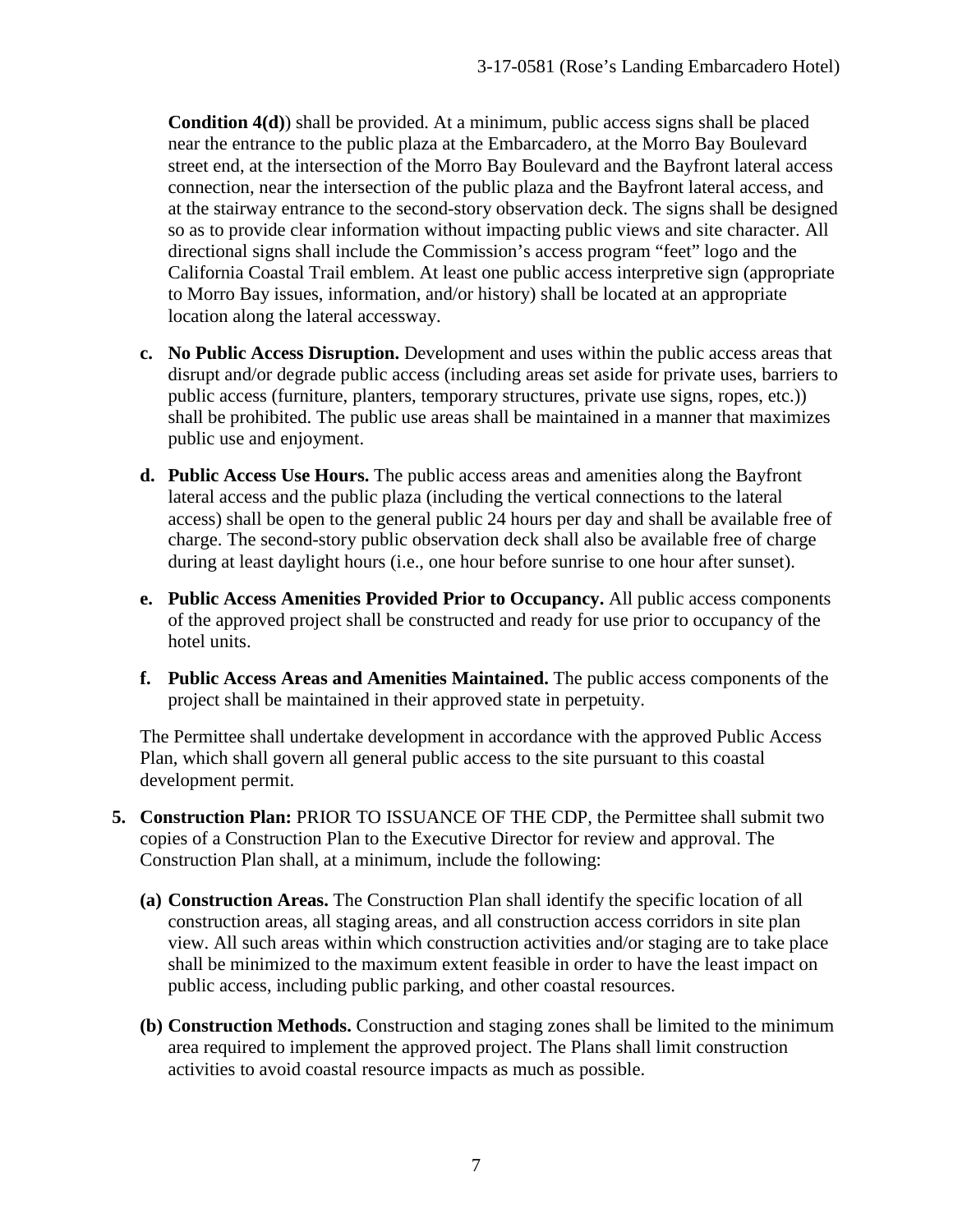- **(c) Construction BMPs.** The Construction Plan shall also identify the type and location of erosion control/water quality best management practices that will be implemented during construction to protect coastal resources, including the following:
	- **(1) Runoff Protection.** Silt fences, or equivalent apparatus, shall be installed at the perimeter of the construction site to prevent construction-related runoff and/or sediment from entering into storm drains or otherwise offsite.
	- **(2) Equipment BMPs.** All construction equipment shall be inspected and maintained at an off-site location to prevent leaks and spills of hazardous materials at the project site.
	- **(3) Good Housekeeping.** The construction site shall maintain good construction housekeeping controls and procedures (e.g., clean up all leaks, drips, and other spills immediately; keep materials covered and out of the rain (including covering exposed piles of soil and wastes); dispose of all wastes properly, place trash receptacles on site for that purpose, and cover open trash receptacles during wet weather; remove all construction debris from the project site; etc.).
	- **(4) Erosion and Sediment Controls.** All erosion and sediment controls shall be in place prior to the commencement of construction as well as at the end of each work day.
- **(d) Construction Site Documents.** The Construction Plan shall provide that copies of the signed CDP and the approved Construction Plan be maintained in a conspicuous location at the construction job site at all times, and that such copies are available for public review on request. All persons involved with the construction shall be briefed on the content and meaning of the CDP and the approved Construction Plan, and the public review requirements applicable to them, prior to commencement of construction.
- **(e) Construction Coordinator.** The Construction Plan shall provide that a construction coordinator be designated to be contacted during construction should questions arise regarding the construction (in case of both regular inquiries and emergencies), and that his/her contact information (i.e., address, phone numbers, email address, etc.) including, at a minimum, a telephone number and an email that will be made available 24 hours a day for the duration of construction, is conspicuously posted at the job site where such contact information is readily visible from public viewing areas while still protecting public views as much as possible, along with indication that the construction coordinator should be contacted in the case of questions regarding the construction (in case of both regular inquiries and emergencies). The construction coordinator shall record the contact information (address, email, phone number, etc.) and nature of all complaints received regarding the construction, and shall investigate complaints and take remedial action, if necessary, within 24 hours of receipt of the complaint or inquiry.
- **(f) Notification.** The Permittee shall notify planning staff of the Coastal Commission's Central Coast District Office at least three working days in advance of commencement of construction, and immediately upon completion of construction.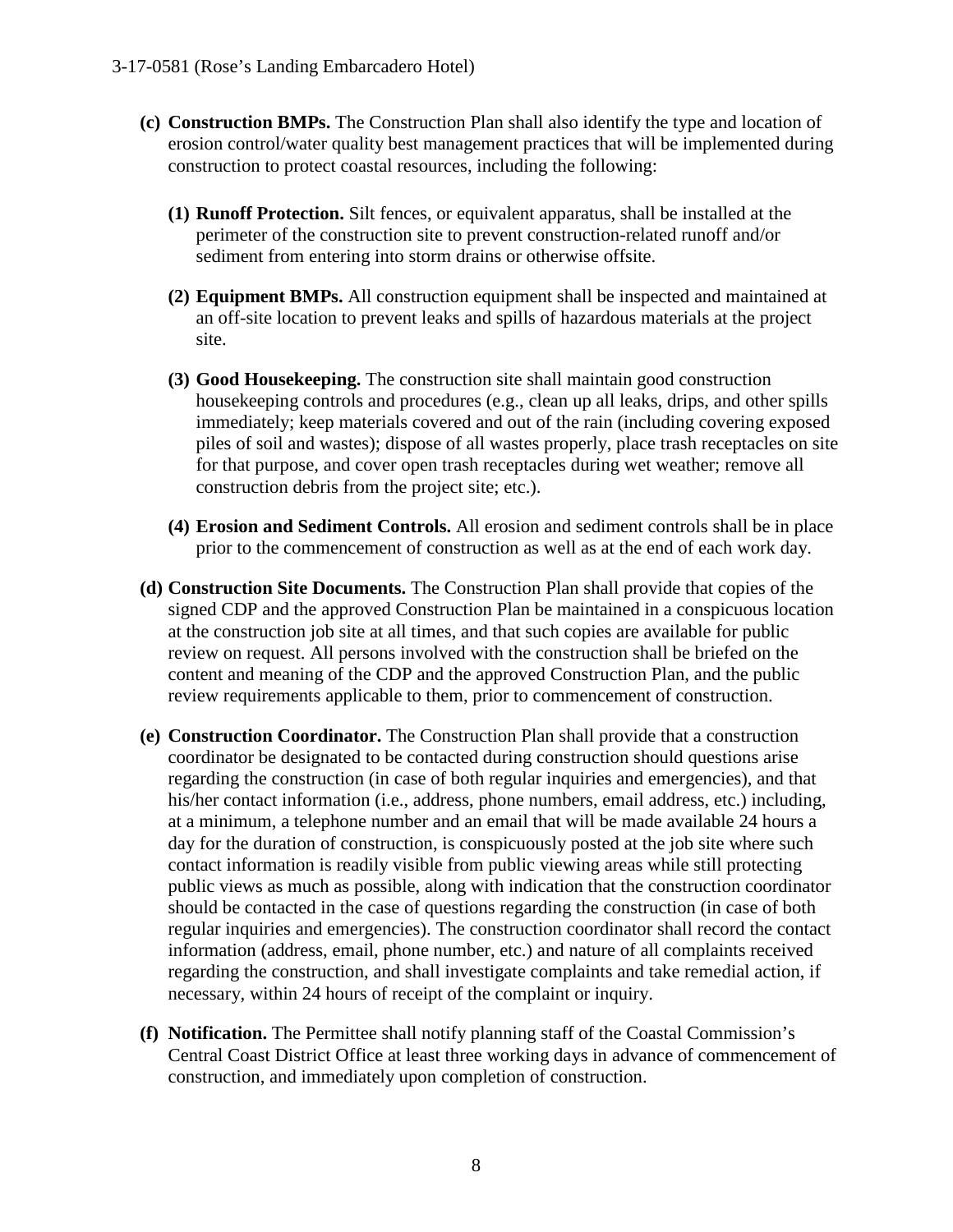**(g) Daylight Work Only.** All work shall take place during daylight hours (i.e., from one hour before sunrise to one hour after sunset), except for interior work. Nighttime work (other than interior work) and lighting of the exterior work area are prohibited.

The Permittee shall undertake development in accordance with the approved Construction Plan, unless the Commission amends this CDP or the Executive Director determines that no amendment is legally required for any proposed minor deviations. All requirements of the approved Construction Plan shall be enforceable components of the CDP.

**6. Compliance with Local Conditions of Approval.** The proposed development was approved by the City of Morro Bay as a major amendment to Conditional Use Permit A00-041/UP0- 359 (see **Exhibit 6**). The City's conditions associated with that action remain in effect. In the event of conflict between any such conditions imposed by the City and the terms and conditions of this CDP (e.g. with respect to hotel parking), the terms and conditions of this CDP shall prevail.

# **IV. FINDINGS AND DECLARATIONS**

## **A. PROJECT LOCATION AND BACKGROUND**

#### *Embarcadero History*

Until the mid-1940's, most of the small community of Morro Bay was built on the bluff tops above the Bay's tidal flats. Between 1942 and 1945, the north and south breakwaters at the entrance to the Morro Bay harbor, two "T"-piers, and the inner harbor bulkhead were constructed for a Navy amphibious base. A navigational channel was dredged and the spoils deposited behind the inner harbor bulkhead to create a fill area along the Bay that became known as the Embarcadero. In the late 1940's the Navy base, including all waterfront facilities, was transferred to San Luis Obispo County. Buildings began to be constructed on the Embarcadero, and various docks and piers were occupied by a growing fleet of commercial fishing boats. In 1964, the City of Morro Bay incorporated and assumed jurisdiction over the County's waterfront land and facilities, including the Embarcadero. Trusteeship of State tidelands was also transferred to the City at that time.

Pursuant to the terms of the State tidelands' grant, the underlying tidelands are only to be used for harbor development and for construction of facilities related to fisheries commerce and navigation, as well as for recreational uses, public parks, parking, roads, playgrounds, and businesses incidental to these uses. The City may lease said lands to business owners for stipulated purposes for periods of up to 50 years, though convenient access across said lands to the water and the absolute right to fish must always be reserved.

Morro Bay, and the Embarcadero in particular, are major tourist attractions and prime coastal visitor-serving destinations. The Embarcadero is now largely developed with a variety of visitorserving (overnight units, restaurants, gift shops, etc.) and coastal-related land uses (i.e., kayak rental, commercial and recreational fishing services, etc.). Parcels on the bayside of the Embarcadero are located on State tidelands and are leased to individual lessees by the City in its capacity as Trustee.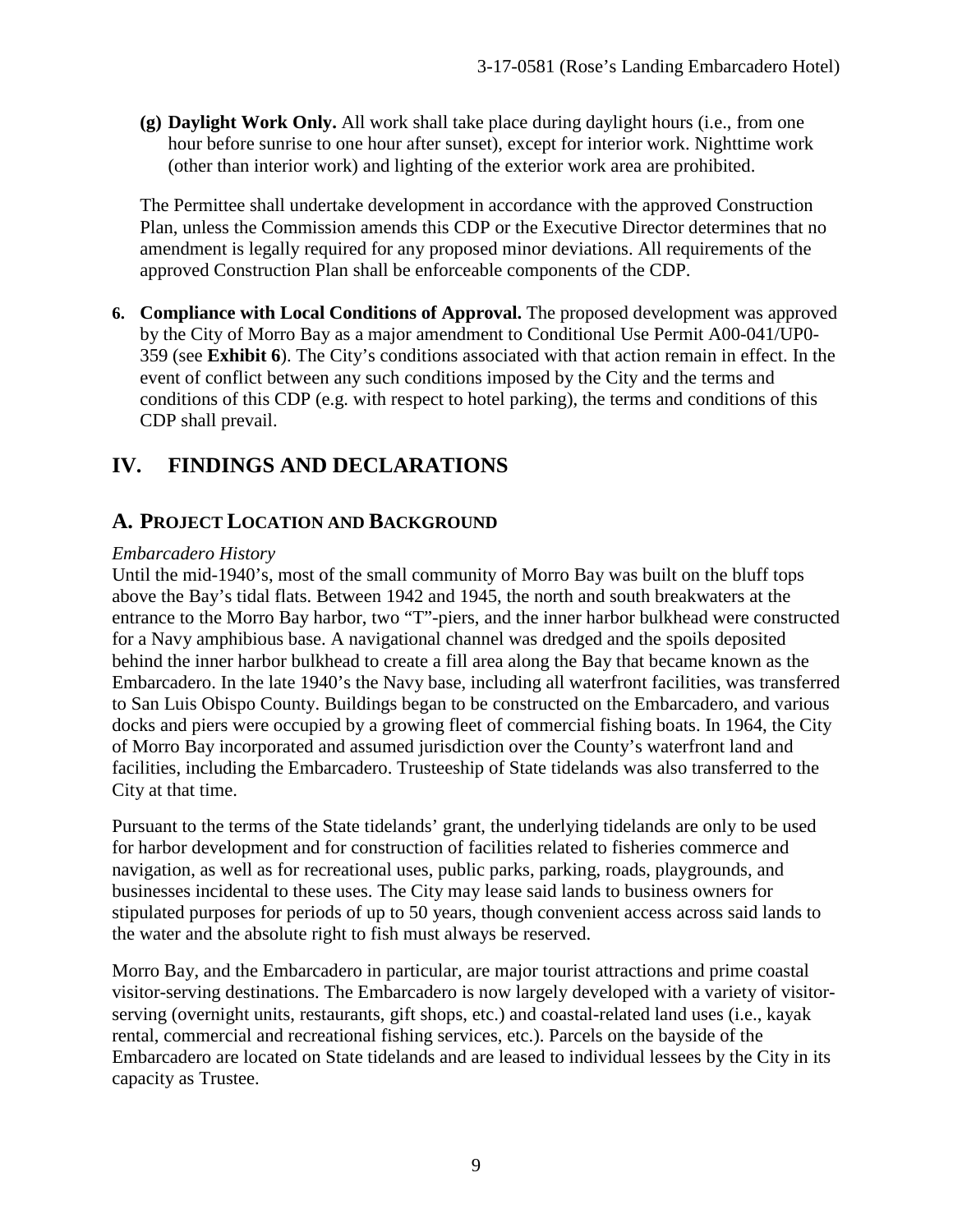#### 3-17-0581 (Rose's Landing Embarcadero Hotel)

#### *Project Location*

The project site is located in the Local Coastal Program's (LCP's) Bayfront planning area at 725 Embarcadero in the City of Morro Bay **(see Exhibit 1)**. The Embarcadero is the first public through road and it parallels the Morro Bay estuary and the City's commercial and recreational harbor. The Embarcadero's character is still strongly focused on commercial fishing, although more recent developments have put a more finished façade to this style over time. The project site is located in the central portion of the Embarcadero, south of Morro Bay Boulevard and the City's public view deck, and is comprised of eight sites leased from the City (sites 82 to 85, and 82W to 85W), four of which extend out into the bay (82W to 85W). The project site consists of 113 feet of bay frontage. The subject site gently slopes down from an elevation of roughly 13 feet above mean sea level at the Embarcadero to approximately eight feet above mean sea level at the top of the bulkhead. The land portion of the site (approximately 15,935 square feet) is currently occupied by a two-story commercial/retail structure totaling 10,102 square feet (i.e. the Rose's Landing Galleria), which includes four retail shops, a lower-floor restaurant and bar, outdoor patio dining, a second-floor restaurant, an outdoor public plaza, and public accessways. Public lateral access extends along the Bayfront of the Rose's Landing Bar and Grill, with connections to existing vertical access points at the public plaza on the south side of the site, and to a narrow accessway along the north side of the Rose's Landing building.<sup>[1](#page-9-0)</sup> No parking exists on the project site; however there is public street parking (three-hour limit) along the Embarcadero landward of the project site and a large (60 spaces) free public parking lot located across the Embarcadero from the project site. Another free public parking lot is located on the blufftop approximately 150 feet east of the Embarcadero lot (**see Exhibit 2** for photos of the site).

#### *Project History*

On March 11, 1976 the Regional Commission approved CDP Number 75-3 authorizing the construction of a new cocktail lounge, deck, and remodel of (and addition to) an existing restaurant at the project site. In addition to specific restaurant improvements, the approved plans depict a covered eight-foot-wide Bayfront lateral accessway with open 42-inch-high railings located seaward of the restaurant addition, a five-foot-wide vertical accessway on the north side of the restaurant, and a 20-foot by 28-foot uncovered patio on the south side of the restaurant. This patio currently provides for a vertical connection to the Bayfront lateral accessway. All the accessway and patio improvements were intended to remain open and unencumbered to provide for lateral public access and public views of the Bay and Morro Rock, and were not authorized for restaurant use. At the time of the Commission's approval of CDP 75-3, the site contained a 15-space parking lot at the location of the current public plaza.

On April 6, 2001 the City of Morro Bay Planning Commission conceptually approved Conditional Use Permit (CUP) Number 72-00 to authorize a remodel of the existing 5,776 square-foot, two-story restaurant and replacement of the parking lot on the site with a new 4,640 square-foot, two-story retail/restaurant use and a new public plaza south of the restaurant. The City Council approved the CUP on June 11, 2001. On November 14, 2001, the Coastal Commission approved CDP Number 3-01-072 authorizing the project as described in the City's approval for CUP Number 72-00, which included a public plaza on the south side with benches, planters, trash cans, public art, etc.; a second-story public view deck, public restrooms, access

<span id="page-9-0"></span> $\overline{a}$ <sup>1</sup> This access constitutes a portion of the California Coastal Trail.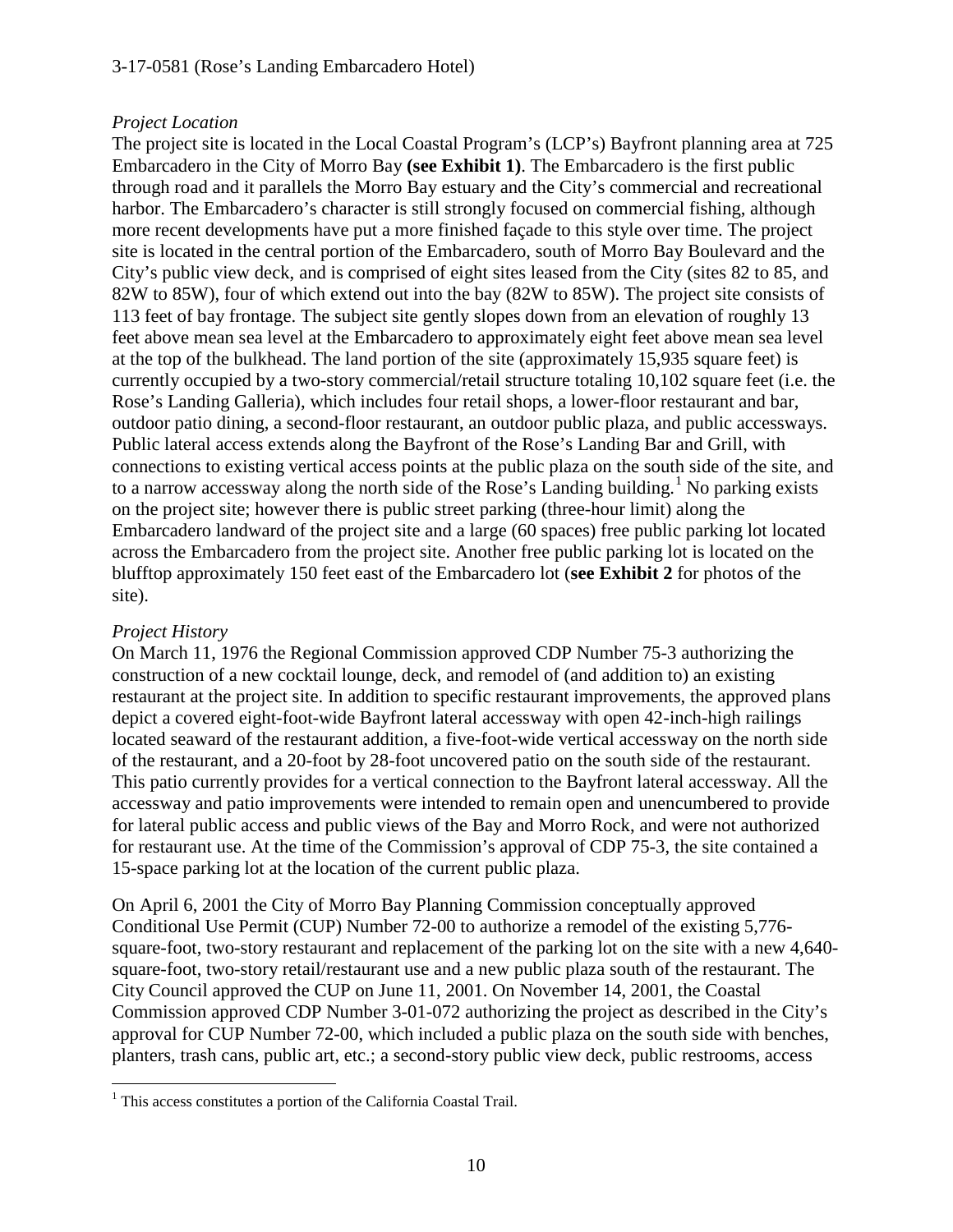and wayfinding signage, an ADA access ramp with connections to adjacent public access, expanded sidewalk widths, and payment of parking in-lieu fees. The lateral public access requirements and the public patio that were required pursuant to CDP 75-3 remained in effect under CDP 3-01-072.

On September 19, 2016, the Coastal Commission's Enforcement Division wrote a letter to the Applicant regarding violations at the site, including: impediments (i.e. restaurant tables and chairs) along the required eight-foot-wide Bayfront lateral accessway and the five-foot-wide vertical accessway on the north side of the site; appropriation of the 20-foot by 28-foot uncovered public patio and second-story public view deck for restaurant service, and; a myriad of obstructions within the public plaza. Additionally, the required signage for these public access improvements was either missing or placed in locations that were not readily visible to the general public. Enforcement staff's letter recommended that the Applicant resolve the violations via removal of impediments/obstructions and/or by obtaining a coastal development permit authorizing any after-the-fact development he wished to retain. [2](#page-10-0)

## **B. PROPOSED PROJECT**

On May 23, 2017, the City of Morro Bay approved a major modification to Conditional Use Permit #A00-041/UP0-359 for the conversion of the second floor restaurant space to a 10-unit hotel, conversion of a portion of the first floor for the hotel lobby, improvements to existing public access on both the first and second stories as well as to the Bayfront lateral accessway, and a lease agreement for hotel parking in the City-owned lot located across the street from Rose's Landing. The City's approval, including staff report findings and conditions, is shown in **Exhibit 6**.

Specifically, the proposed project consists of the conversion of the second floor from a restaurant and public view deck to a 10-unit boutique hotel with a combined total square footage of 5,775 square feet including rooms, decks, a terrace, and walkways. Additionally, a new hotel lobby would be constructed in an existing lease space on the first floor, and the existing Rose's Landing restaurant use on the remaining portions of the first floor will remain. The project further includes improved public access by expanding the existing eight-foot-wide Bayfront lateral access to 10 feet in width. The new Bayfront lateral access will be uncovered and includes a 42-inch-high metal railing with a direct connection to an existing public view deck located on a site directly north of the project site, an improved and impediment-free public plaza with a vertical connection to the Bayfront lateral access, a second floor public observation deck (64 square feet) that faces Morro Rock and the Bay, coastal access signage, landscape planters, and outdoor furniture. The Applicant proposes to retain for restaurant seating the existing 20-foot by 28-foot uncovered patio, (which was required as a vertical access connection to the Bayfront lateral access by the Commission's 1976 CDP approval) with the expanded Bayfront lateral accessway and new vertical accessway from the public plaza providing for access from the Embarcadero and along the entire bayside of the restaurant. The City's approval also allows for 11 existing public parking spaces at the public parking lot across the Embarcadero to be reserved exclusively for hotel guests and employees between 3pm and 11am daily. Lastly, the project includes new exterior flourishes such as new windows, doors, awnings, and signing (**see Exhibit 3**).

<span id="page-10-0"></span> $\overline{a}$  $2$  As explained subsequently, if approved per Staff recommendation, this CDP would resolve these violations.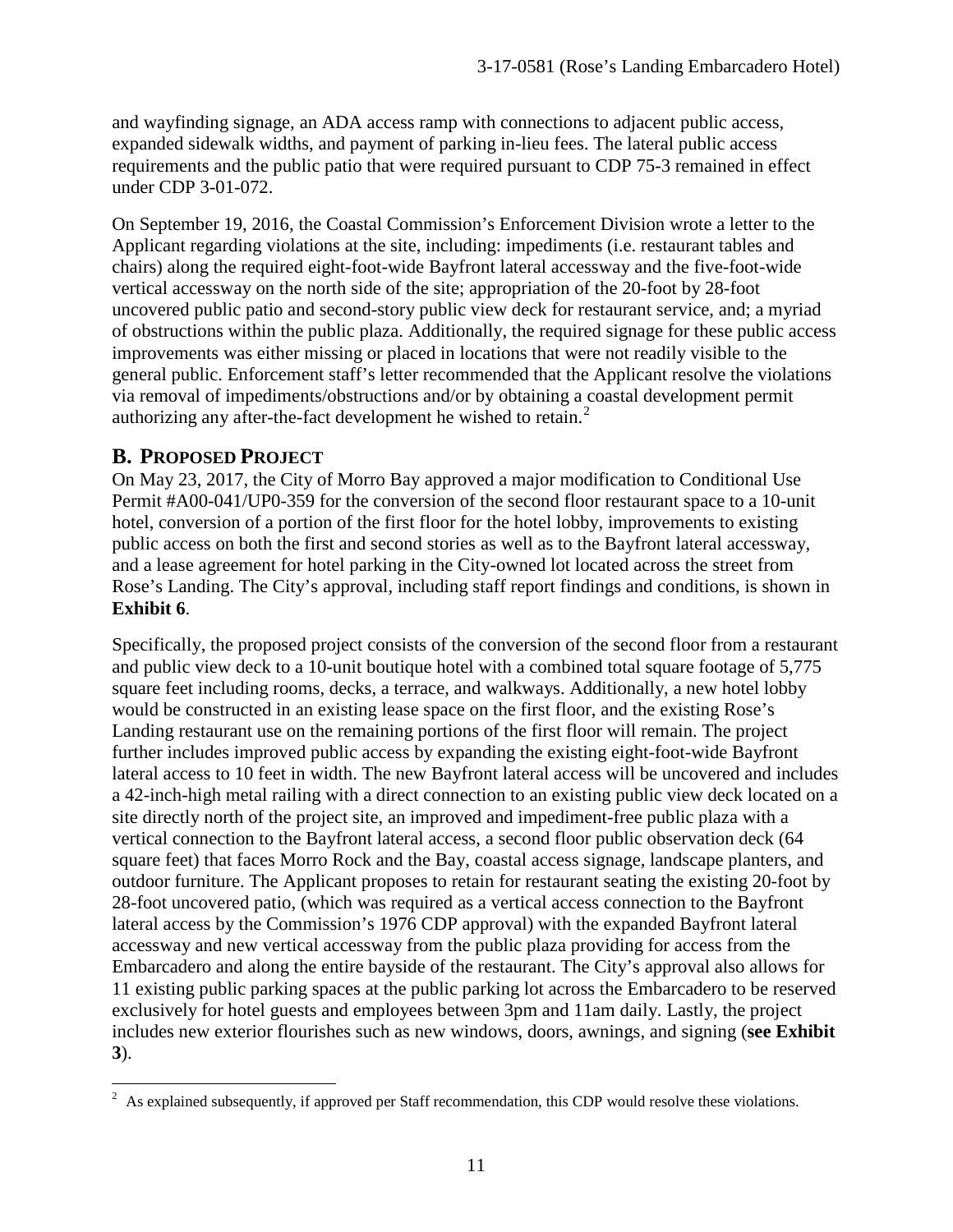The hotel would provide 10 units of varying sizes and amenities ranging from 217 to 336 square feet. The Applicant is proposing to provide two of the smaller hotel units at rates equal to the area's low-cost threshold of \$145. As proposed, for both rooms, these rates could be increased at no more than the Consumer Price Index each year without needing a CDP amendment.

# **C. STANDARD OF REVIEW**

The Coastal Commission retains permitting jurisdiction on tideland properties, including the fill areas along the Embarcadero, and including the properties that are the subject of this permit application. As a result, the standard of review for the proposed project is the Coastal Act, although the certified Morro Bay LCP can provide persuasive guidance.

# **D. LOWER-COST ACCOMMODATIONS**

*Applicable Policies* Coastal Act Section 30213 protects lower-cost visitor-serving facilities and states:

*Section 30213: Lower cost visitor and recreational facilities shall be protected, encouraged, and, where feasible, provided. Developments providing public recreational opportunities are preferred.* 

*The Commission shall not: (1) require that overnight room rentals be fixed at an amount certain for any privately owned and operated hotel, motel, or other similar visitorserving facility located on either public or private lands; or (2) establish or approve any method for the identification of low or moderate income persons for the purpose of determining eligibility for overnight room rentals in any such facilities.*

In addition, although not the standard of review for this CDP application, the Morro Bay LCP similarly protects and encourages the provision of hotel rooms at a range of affordability options, mirroring Coastal Act 30213:

*LCP Policy 2.07 New hotel/motel developments within the coastal zone shall, where feasible, provide a range of rooms and room prices in order to serve all income ranges... Consistent with Coastal Act Section 30213, the City shall in no event (1) require that overnight room rental be fixed at an amount certain for any privately owned and operated hotel, motel, or other similar visitor-serving facility located on either public or private land; or (2) establish or approve any method for the identification of low or moderate income persons for the purpose of determining eligibility for overnight room rentals in any such facilities.*

Thus, Coastal Act Section 30213 and the complementary LCP policy require lower-cost facilities to be protected, encouraged, and, if feasible, provided.<sup>[3](#page-11-0)</sup> Over the years, the lower-cost facilities

<span id="page-11-0"></span><sup>&</sup>lt;sup>3</sup> Coastal Act Section 30213 has its origins in the 1975 California Coastal Plan (precursor to the 1976 Coastal Act). Based on extensive public input in the early 1970s, the Coastal Plan found that few tourist facilities for persons of low and moderate income were being built in many parts of the coastal zone, and that many such low and moderate cost facilities were being replaced by facilities that had higher costs, including particularly in terms of overnight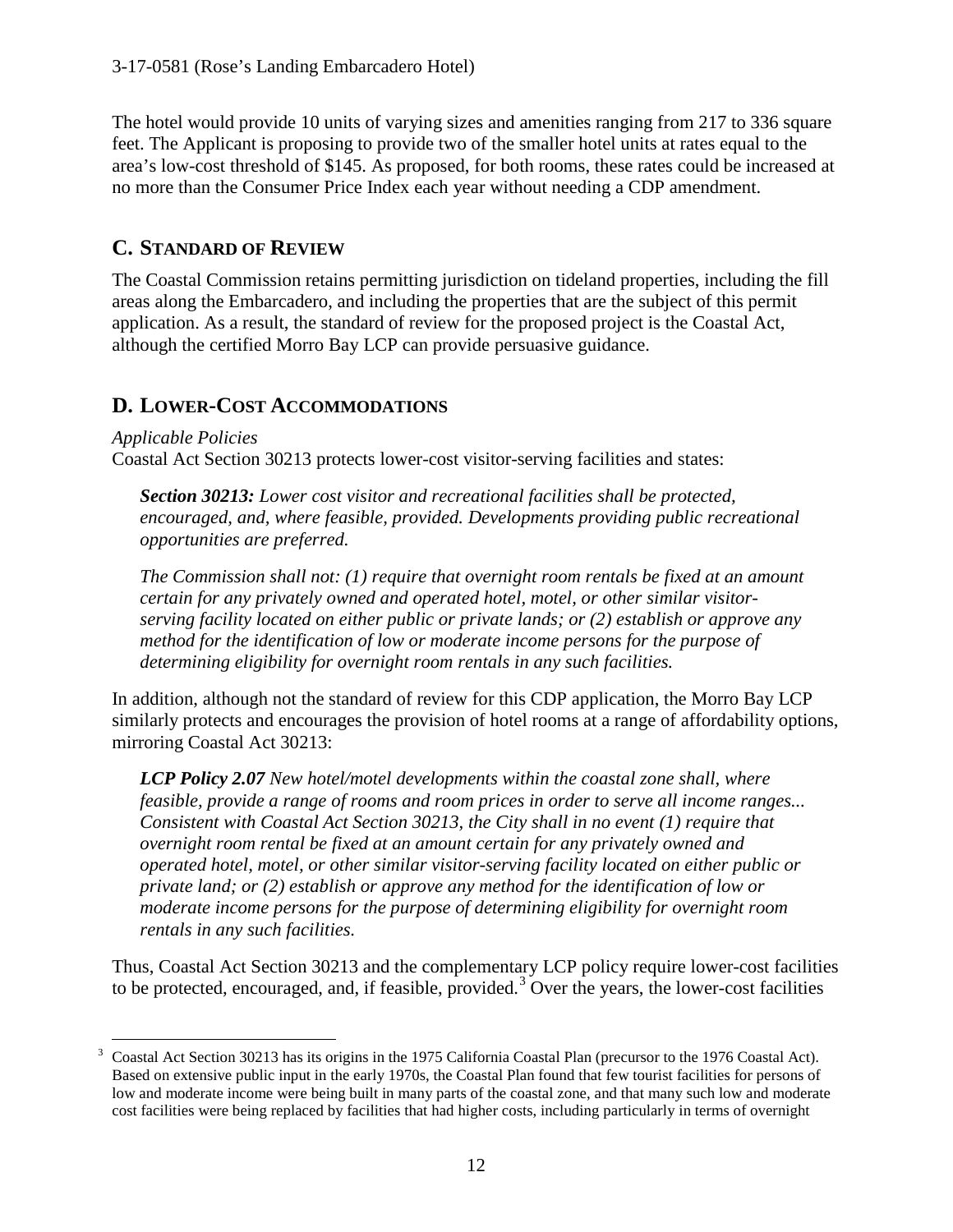issue related to overnight accommodations has been especially important because permit applicants have typically requested that the Commission and LCP-certified local governments approve higher-cost overnight accommodations on land zoned for visitor-serving uses (some instances in which lower-cost accommodations were already situated on the land) rather than pursuing lower-cost accommodations (e.g., economy hotels), thus resulting in loss of either potential or actual lower-cost accommodations in appropriately-zoned areas. Overall, the Commission's past history of permitting overnight accommodations in the coastal zone confirms the need to guard against the loss or preclusion of lower-cost overnight accommodations along the coast, as recognized in Coastal Act Section 30213 and the LCP policies in various local jurisdictions based on Coastal Act Section 30213 (such as LCP Policy 2.07 here).

Thus, in order to facilitate lower-cost accommodations, the Commission has focused on three primary methods to do so where proposed visitor-accommodating development would have adverse impacts on lower-cost accommodations either through conversion of existing stock or preclusion of lower-cost accommodations in appropriately-zoned areas: (1) ensure lower-cost accommodations are provided onsite as some portion of the proposed project; or (2) alternatively, ensure an equivalent number of lower-cost units are created off-site; or (3) alternatively, ensure "in-lieu" funds are paid to create an equivalent amount of new lower-cost accommodations to be constructed elsewhere. To implement any of these options, the Commission must first: 1) define what is and is not a lower-cost unit; and 2) determine how many units per a given proposed project should be provided as lower cost mitigation to offset impacts caused by the proposed development. Under any of these potential approaches, the basis for requiring lower-cost accommodations (or an in-lieu fee payment) as mitigation for approval of a higher-cost accommodation project is premised on the adverse impacts that the higher-cost accommodations, if approved, have either on the existing stock of lower-cost accommodations or the availability of space for lower-cost accommodations in appropriate locations in the future.

#### *Defining Low-, Moderate-, and High-Cost Accommodations*

 $\overline{a}$ 

The first step to implement Coastal Act 30213 and corresponding LCP requirement is to define what is and is not a lower-cost unit. In a constantly changing market, it can be difficult to define what price point constitutes low-, moderate-, and high-cost accommodations for a given area. As such, the Commission has utilized different approaches over time to define such terms, including by considering the unique factual circumstances for each particular project. In previous actions, the Commission has addressed what are appropriate terms for defining lower-cost and high-cost hotels, including applying a quantitative methodology for determining what is considered "lower cost" in the geographic area in question.<sup>[4](#page-12-0)</sup> More recent Commission actions have used a formula to determine low- and high-cost overnight accommodations specific to different parts of the coast.<sup>[5](#page-12-1)</sup> The formula is based on California hotel and motel accommodations (single room up to double occupancy), and does not account for hostels, RV parks, campgrounds or other alternative accommodations into the equation, as these facilities do not typically provide the same level of

accommodations. The Coastal Act addressed these findings in part by including the specific Section 30213 mandate to protect, encourage, and where feasible provide lower cost visitor and recreational facilities.

<span id="page-12-0"></span><sup>4</sup> Including CDPs 5-04-291, 5-88-062, 5-84-866, 5-81-554, 5-94-172, 5-06-328, A-253-80, A-69-76, A-6-IMB-07- 131, 3-07-002, 3-07-003, and 3-16-0287.

<span id="page-12-1"></span><sup>5</sup> Including LCP amendment SBV-MAJ-2-08 and CDP amendment 5-98-156-A17, and most recently in Carlsbad (LCP-6-CAR-16-0015-2 Part A).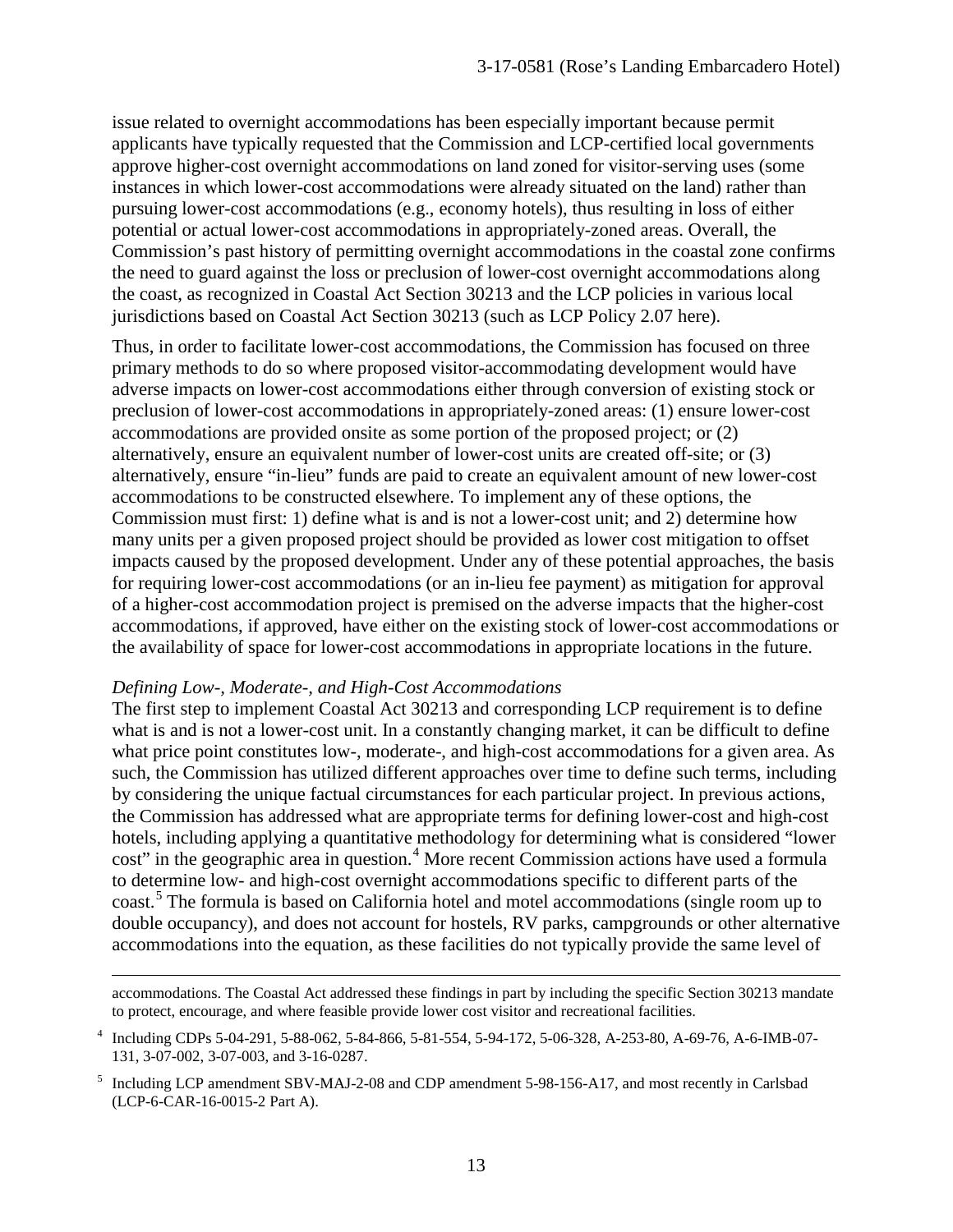accommodation as hotels and motels. Rather, hostels and campgrounds are generally inherently lower cost, and are the type of facilities that a mitigation measure for the loss of lower-cost overnight accommodations might require.

The formula calculates the average daily peak rate (generally July and August) of lower-cost hotels and motels in a specific coastal zone area (e.g., a city or defined urban area) as it compares statewide based on the average daily rates of hotels and motels across the entire State of California. Under this formula, lower cost is determined as the average daily room rates for all hotels within a specific area that have a room rate less than the statewide average daily room rate. To obtain data inputs for the formula, statewide average daily room rates are collected monthly by Smith Travel Research  $(STR)^6$  $(STR)^6$  and are available on the "Visit California" webpage.<sup>[7](#page-13-1)</sup> To be most useful, peak season (summer) rates are utilized for the formula, and to ensure that the lower-cost hotels and motels surveyed meet a minimally-acceptable level of quality, including safety and cleanliness, standard use of the formula only includes AAA Auto Club-rated properties.<sup>[8](#page-13-2)</sup> Once the low-cost rate is identified, the Commission has used different approaches over time to define medium and high-cost rooms, including that high cost is determined as the equivalent cost percentage above the statewide average room rate as low cost is determined to be below the statewide average. In other words, if \$100 was the statewide average room rate, and low-cost rooms across a certain geographic area were determined to be 20 percent less (or \$80), then high cost in that same area would be defined as those rooms 20 percent above the statewide average, or \$120. This approach was used in  $2008<sup>9</sup>$  $2008<sup>9</sup>$  $2008<sup>9</sup>$  and more recently in the Commission's approval of an LCP amendment authorizing a hotel in the City of Carlsbad in 2016.<sup>[10](#page-13-4)</sup> By definition, the hotel rooms that are more expensive than the low-cost room rate as calculated, but less expensive than the high-cost room rate as calculated, qualify as moderate-cost rooms.

This formula is based solely on rates for standard, double occupancy rooms (equivalent to AAA one- and two-diamond rated hotels). However, the Commission has grappled with recognizing and accounting for rooms that are not standard, double occupancy rooms and has sometimes reached differing conclusions depending on the particular facts of a specific project. For example, in the 2007 approval of a previous CDP application for a project in Morro Bay,  $^{11}$  $^{11}$  $^{11}$  the Commission found that all seven of the proposed rooms were high-cost despite the then-Applicant's assertion that they were larger rooms with kitchens designed for families. In that case, the Commission required mitigation via an in-lieu fee payment of \$13,860 per room for 25% of the total number of rooms proposed.[12](#page-13-6) Conversely, for a proposed hotel in Venice, the

<span id="page-13-0"></span> <sup>6</sup> Smith Travel Research data is widely used by public and private organizations.

<span id="page-13-1"></span><sup>7</sup> See<http://industry.visitcalifornia.com/Research/> for STR's latest California Lodging Report.

<span id="page-13-2"></span><sup>8</sup> According to the AAA website, "to apply for (AAA) evaluation, properties must first meet 27 essential requirements based on member expectations – cleanliness, comfort, security and safety." AAA assigns hotels ratings using a "diamond" classification, with one being the lowest and five being the highest.

<span id="page-13-3"></span><sup>&</sup>lt;sup>9</sup> A-6-IMB-07-131 (Pacifica Companies and Pacifica Hosts, Inc., City of Carlsbad).

<span id="page-13-4"></span><sup>&</sup>lt;sup>10</sup> LCP amendment LCP-3-CAR-16-0015-2 Part A (Westin Hotel and Timeshare), approved by the Commission in July 2016.

<span id="page-13-6"></span><span id="page-13-5"></span> $11$  CDP 3-07-003 (League Morro Bay)

<sup>&</sup>lt;sup>12</sup> Seven rooms were approved, so the mitigation fee was  $7 \times 0.25 \times $13,860 = $24,255$ .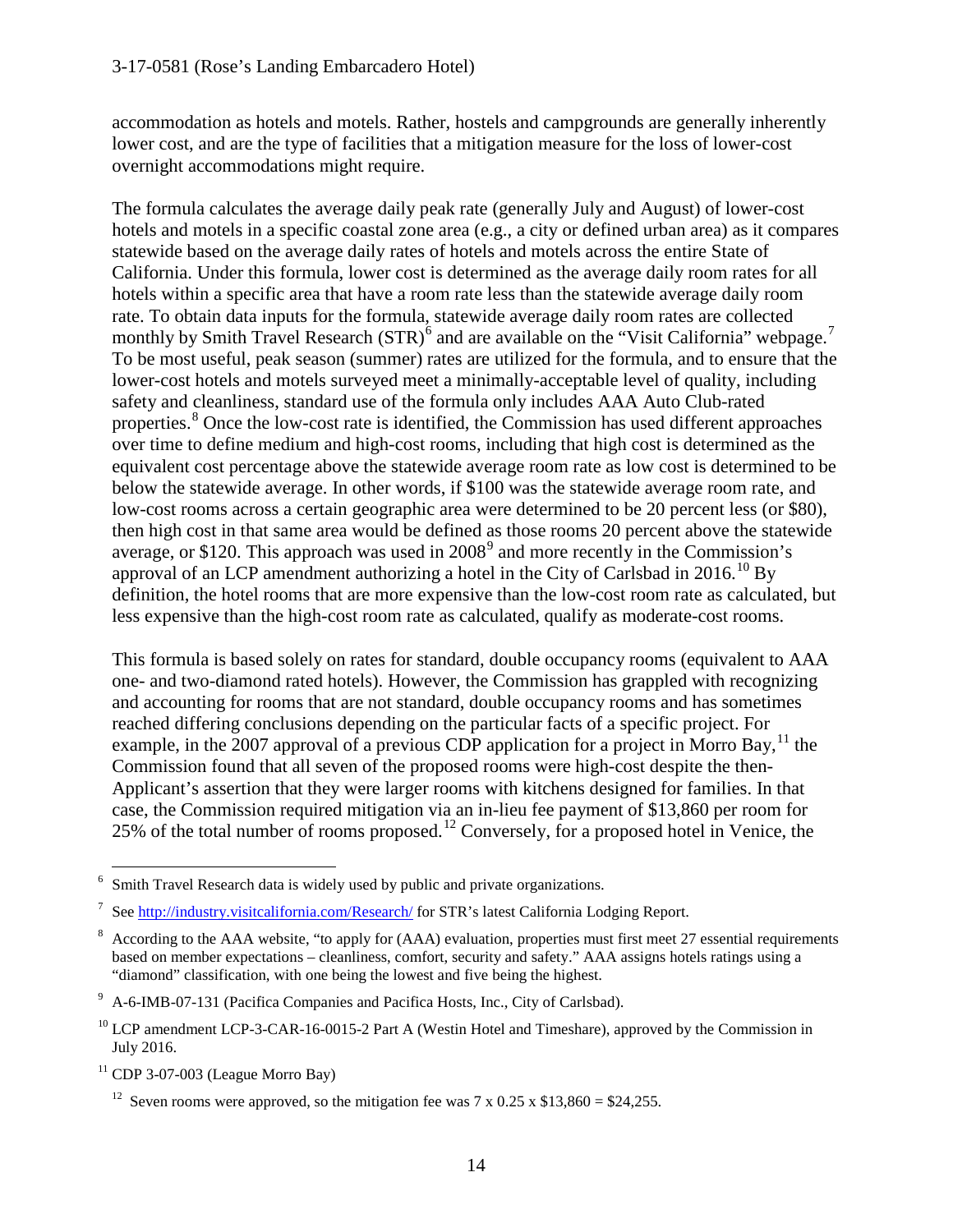Commission did not require any additional lower-cost mitigation, despite the fact that all 30 proposed hotel rooms were determined to be a mix of moderate and high cost, in part because the hotel provided suite-like rooms designed for families and included extensive free amenities (CDP 5-14-1932, Lambert, Venice, City of Los Angeles). In all cases, however, the Commission has required proposed overnight accommodations, either via low-cost rates, per capita affordability, and/or via extensive lower-cost amenities, services, and/or public access improvements, to be accessible to the broader public, including those with lower monetary means, to meet the Coastal Act's overarching goal of maximizing public access to the State's coastal zone for all. Thus, to summarize, the Commission has: 1) defined lower-cost hotel rooms as the average daily room rate for all hotels and motels within a specific geographic area that have a room rate less than the statewide average; 2) defined high-cost hotel rooms as the equivalent cost percentage above the statewide average room rate as low cost is determined to be below the statewide average; and 3) responded to the unique attributes of each particular proposed hotel accommodation project to ensure lower-cost rooms and/or public access amenities are provided.

#### *Number of Required Lower-Cost Rooms*

After defining the project as low-, moderate-, or high-cost, the Commission must next determine how many, if any, lower-cost rooms/units should be provided for a given project as mitigation for impacts to lower-cost visitor accommodations caused by the proposed development. In the past, the Commission has required mitigation for at least 25% of the number of new proposed *high-cost* rooms. In other words, 25% of the proposed high-cost rooms must be mitigated for at the identified low-cost rate. The precise amount of required low-cost units, however, is a casespecific exercise dependent on many factors, including other public access benefits being proposed, as exemplified in the Lambert example cited above. Although the provision of on-site lower-cost accommodations is preferred, if on-site provision is found to be infeasible, the Commission has alternatively required "in-lieu" mitigation payments for the construction of an equivalent number of lower-cost rooms/units (such as hostel beds) offsite. The funds are paid into an account managed by an appropriate entity, including the local government, State Coastal Conservancy, California Department of Parks and Restoration, Hostelling International, or a similar agency familiar with low-cost accommodations management to ensure that such funds are spent on new lower-cost units, including new campground and hostel facilities. Recently on the Monterey Peninsula, the Commission required, using this formula, a \$1.8 million mitigation payment from the Pebble Beach Company as mitigation for lack of on-site lower-cost options in the development of a new high-end resort hotel and additional rooms at the existing Inn at Spanish Bay and Lodge at Pebble Beach.<sup>[13](#page-14-0)</sup>

To ensure that mitigation payments are commensurate with the actual cost to construct a lower cost unit, thereby ensuring that the monies levied on project applicants are adequate to fully mitigate for a project's lack of onsite lower-cost units, the Commission has sought guidance from organizations most familiar with the construction and/or operation costs of these types of accommodations. In 2014, Hostelling International prepared a study for the Commission to establish an appropriate in-lieu fee amount, which assumed the construction of a new 100-bed,

<span id="page-14-0"></span> $\overline{a}$ <sup>13</sup> Monterey County LCP Amendment MCO-1-12 Part 1 (Del Monte Forest Update and Pebble Beach Company Concept Plan), approved by the Commission in May 2012.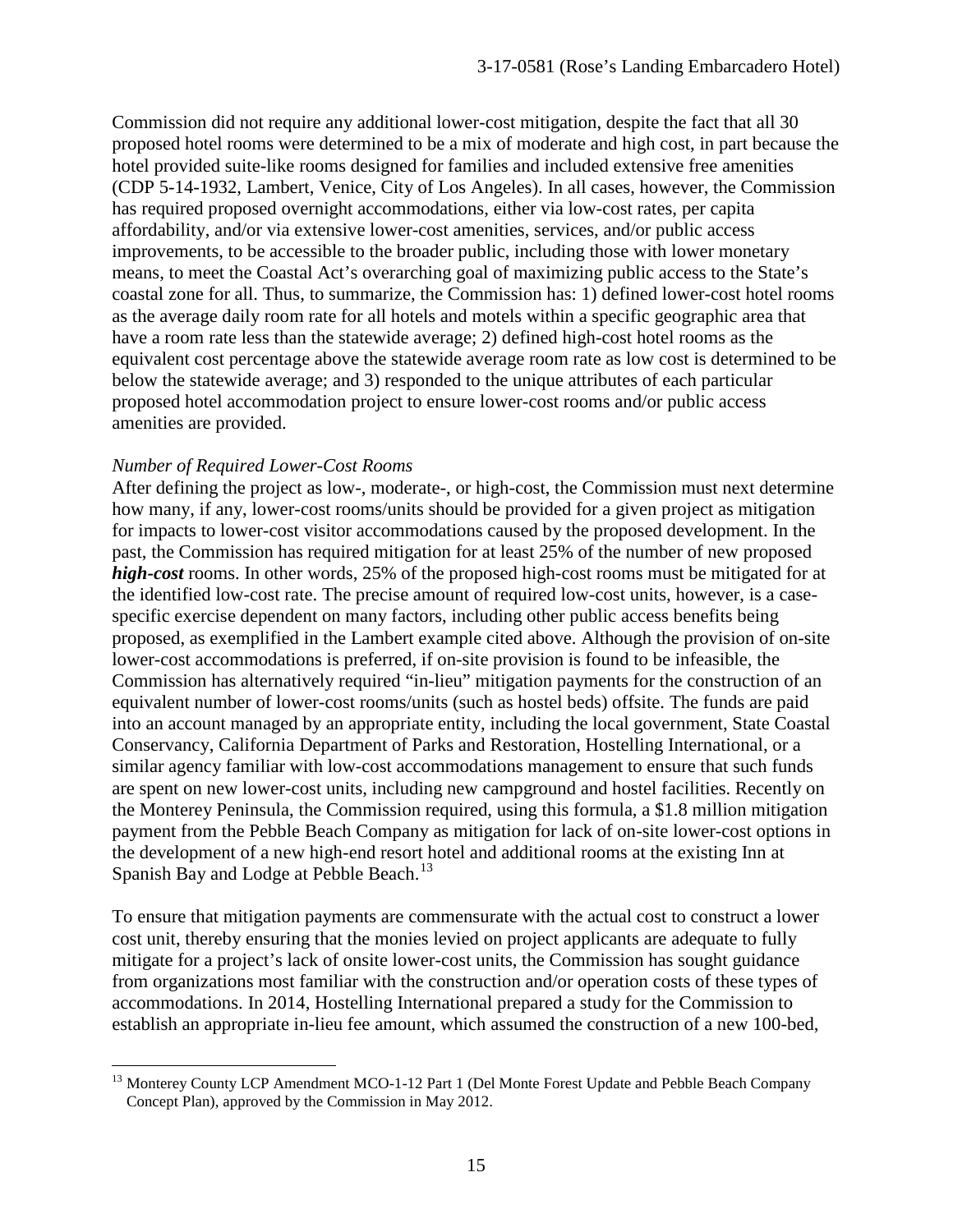#### 3-17-0581 (Rose's Landing Embarcadero Hotel)

two-story, reinforced masonry hostel facility built on a 12,000-square-foot vacant parcel in southern California. Construction costs (including assuming prevailing wages) were estimated at \$4,212,000, or \$42,212 per bed, while land costs were estimated at \$1,200,000, or \$12,000 per bed. The combined cost estimate totaled \$5,412,000, or \$54,120 per bed. The analysis concluded that the \$54,120-per-bed estimate fairly reflected new hostel construction costs and provided a reasonable estimate with respect to potential mitigation payments so as to ensure that fees were sufficient to actually construct the number of beds required to be built per the condition of approval. However, the analysis did warn that costs per bed can vary substantially, including because the analysis's assumption of a land purchase price of \$1,200,000 for the 12,000-squarefoot parcel, or \$100 per square foot, can vary depending on the location in question.

In 2015, the Commission hired a consultant with expertise in the hotel resort development field to again review the hostel cost estimate so as to better understand the variables present in determining the price to develop a hostel bed. The consultant reviewed Hostelling International's 2014 report, and concluded that the report's cost estimates to construct the actual hostel structure are well developed. The consultant concluded that the 2014 analysis's \$42,120-per-bed building cost estimate would be appropriate throughout the coastal zone, as the assumed construction costs would be relatively uniform statewide. However, the consultant also indicated that the land cost component is tremendously variable across the State. Therefore, the consultant's recommendation was that for each application, a search for vacant land sales should be done to derive an estimate of the cost for an appropriately sized parcel of land in the subject area. The land cost at the particular location would then be added to the fixed \$42,120 construction cost. In other words, the consultant recommended that the cost to develop a hostel bed should be \$42,120 plus land costs, with land costs defined as the price per square foot times 120 square feet (the assumed size of a hostel bed). This methodology would most accurately reflect the price to develop a hostel bed in a particular location, and would therefore be the most accurate mitigation fee to ensure the fees were sufficient to pay for the construction of lower-cost units.<sup>[14](#page-15-0)</sup>

In sum, the Commission has implemented Coastal Act Section 30213 by defining what is and is not a lower-cost unit, determining how many units per a given proposed project should be reserved as lower cost, ensuring that such units are provided onsite where feasible, based on the proposed development's impacts to lower-cost visitor accommodations, and, if not feasible, providing ways to mitigate for the lack of onsite lower-cost units by paying specified in-lieu fees for construction of those units elsewhere.

#### *Proposed Project*

 $\overline{a}$ 

First, using the Commission's methodology, as described above, to define the low-cost room price threshold, Commission staff reviewed data on room rates at various hotels and motels

<span id="page-15-0"></span> $14$  Of course, while the refined methodology more accurately reflects the cost to develop a hostel bed, it does not address the inherent limitation in mitigating on-site hotel rooms with off-site hostel beds. In other words, hotel rooms and hostel beds are not the same accommodation types, and thus a more analytically accurate way to mitigate for a proposed project's lack of lower-cost hotel rooms would be to provide lower-cost hotel rooms, thereby mitigating in-kind. Therefore, to the extent that a high-cost hotel mitigates for impacts to low-cost rooms through this type of in-lieu fee hostel bed alternative, the permittee will virtually always pay *less* than would be required to mitigate those impacts by providing equivalent onsite low-cost hotel rooms or an in-lieu fee payment equivalent to the cost of building low-cost hotel rooms.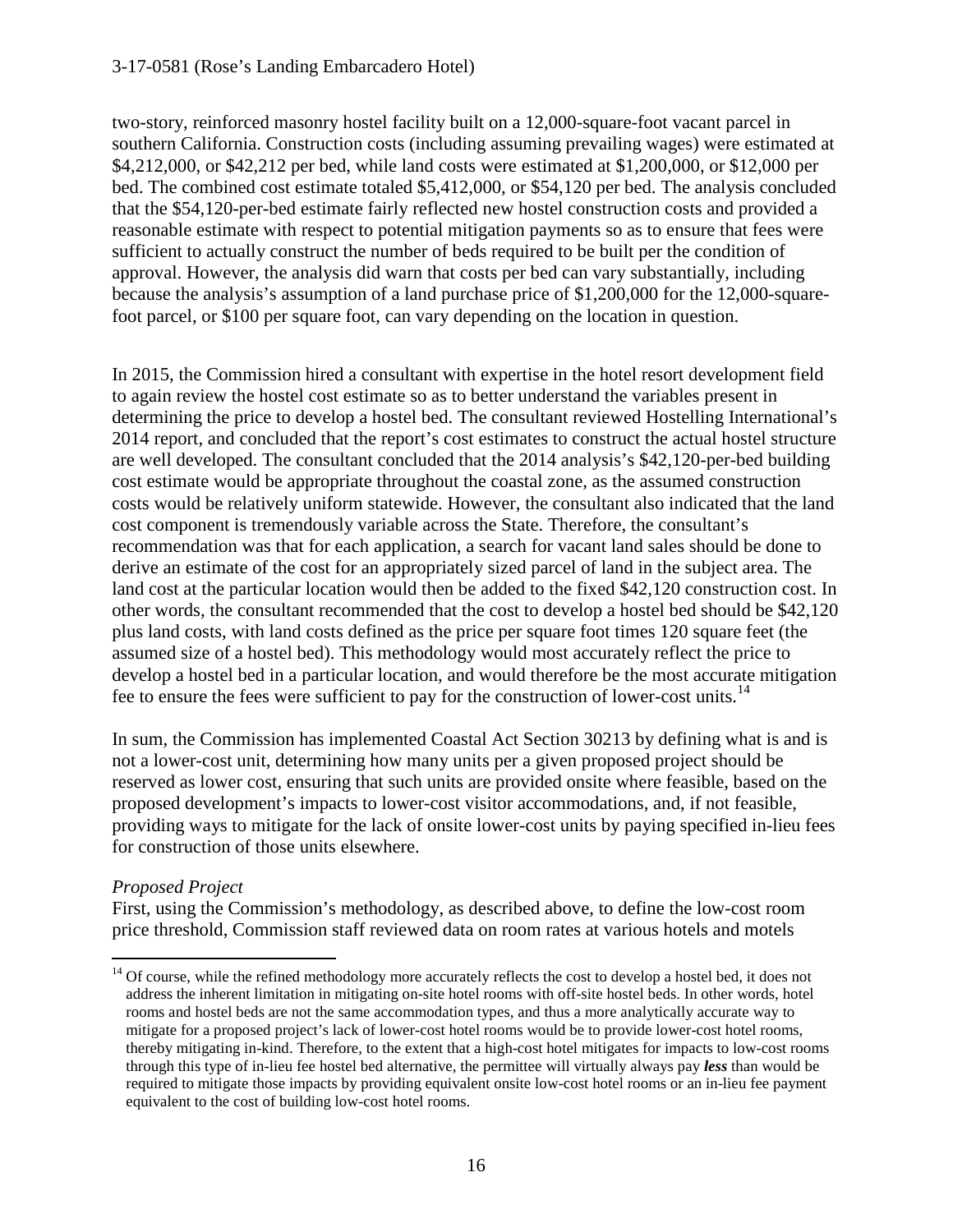within the immediate coastal zone areas of Cayucos and Morro Bay. Commission staff then analyzed and cross-checked the various room rates submitted, and also researched additional economy accommodations in the area online and via phone calls. Table 1, below, presents the results of this research and lists the accommodations in the area that have average peak season rates below the July 2016 statewide average of  $$171.48<sup>15</sup>$  Based on the data, staff determined lower-cost accommodation rooms within the Cayucos and Morro Bay area to average no more than \$145 per night in July and \$146 in August, or an average of \$145.50 during these peak summer months. Low-cost hotel rooms in the Cayucos and Morro Bay area are therefore no more than 85% of the statewide average (\$145.50/\$171.48), or 15 percent below the statewide average. It is important to note that all of the accommodations evaluated in Table 1 constitute single-room, double-occupancy accommodations.

| <b>Table 1</b>                                                                  |                           |                    |             |                |                |  |  |
|---------------------------------------------------------------------------------|---------------------------|--------------------|-------------|----------------|----------------|--|--|
| Economy Class Hotels in the Morro Bay/Cayucos Coastal Zone with Room Rates Less |                           |                    |             |                |                |  |  |
| than the Statewide Peak Average*                                                |                           |                    |             |                |                |  |  |
|                                                                                 | <b>Hotel Name</b>         | <u>Address</u>     | <b>Area</b> | <b>July</b>    | <b>August</b>  |  |  |
|                                                                                 |                           |                    |             | <b>Average</b> | <b>Average</b> |  |  |
| $\mathbf{1}$                                                                    | <b>Cypress Tree Motel</b> | 125 S. Ocean Ave.  | Cayucos     | 94.50          | 94.50          |  |  |
| $\overline{2}$                                                                  | Seaside Motel             | 42 S. Ocean Ave.   | Cayucos     | 155            | 155            |  |  |
| $\overline{3}$                                                                  | Cayucos Beach Inn         | 333 S. Ocean Ave.  | Cayucos     | 155            | 155            |  |  |
| $\overline{4}$                                                                  | Cayucos Motel             | 20 S. Ocean Ave.   | Cayucos     | 150            | 150            |  |  |
| $\overline{5}$                                                                  | <b>Estero Bay Motel</b>   | 25 S. Ocean Ave.   | Cayucos     | 129            | 129            |  |  |
| 6                                                                               | Dolphin Inn               | 399 S. Ocean Ave.  | Cayucos     | 144            | 154            |  |  |
| $\tau$                                                                          | Motel 6                   | 298 Atascadero Rd. | Morro Bay   | 147            | 120            |  |  |
| 8                                                                               | Holland Inn               | 2630 Main St.      | Morro Bay   | 154            | N/A            |  |  |
| 9                                                                               | Bay View Inn              | 225 Harbor St.     | Morro Bay   | 145            | 150            |  |  |
| 10                                                                              | Morro Crest Inn           | 670 Main Street    | Morro Bay   | 145            | 152.50         |  |  |
| 11                                                                              | Seaside Inn               | 220 Beach St.      | Morro Bay   | N/A            | 159            |  |  |
| 12                                                                              | Days Inn                  | 1095 Main St.      | Morro Bay   | N/A            | 159            |  |  |
| 13                                                                              | Sundown Inn               | 640 Main St.       | Morro Bay   | 154            | 154            |  |  |
| 14                                                                              | The Breakers              | 780 Market Ave.    | Morro Bay   | N/A            | 161            |  |  |
| 15                                                                              | Pacific Shores Inn        | 890 Morro Ave.     | Morro Bay   | 165            | N/A            |  |  |
|                                                                                 |                           |                    |             | \$145          | \$146          |  |  |
|                                                                                 |                           |                    |             | (average)      | (average)      |  |  |
| * All rates are calculated for single-room, double-occupancy accommodations.    |                           |                    |             |                |                |  |  |
| July 2016 statewide peak average = \$171.48                                     |                           |                    |             |                |                |  |  |
| 85% of the statewide average and below = low cost (i.e. \$145.50 and below)     |                           |                    |             |                |                |  |  |
| 115% of the statewide average and above $=$ high cost (i.e. \$197.20 and over)  |                           |                    |             |                |                |  |  |

Based on the above, the price for a defined low-cost room is \$145.50 and below, and for a highcost room \$197.20 and above. These are the same price thresholds the Commission has utilized for recent Morro Bay CDPs (see CDP 3-16-0287, Front Street Cottages, approved by the Commission in May 2017).

<span id="page-16-0"></span> $\overline{a}$ <sup>15</sup> Again, see STR's California Lodging Report at http://industry.visitcalifornia.com/Research/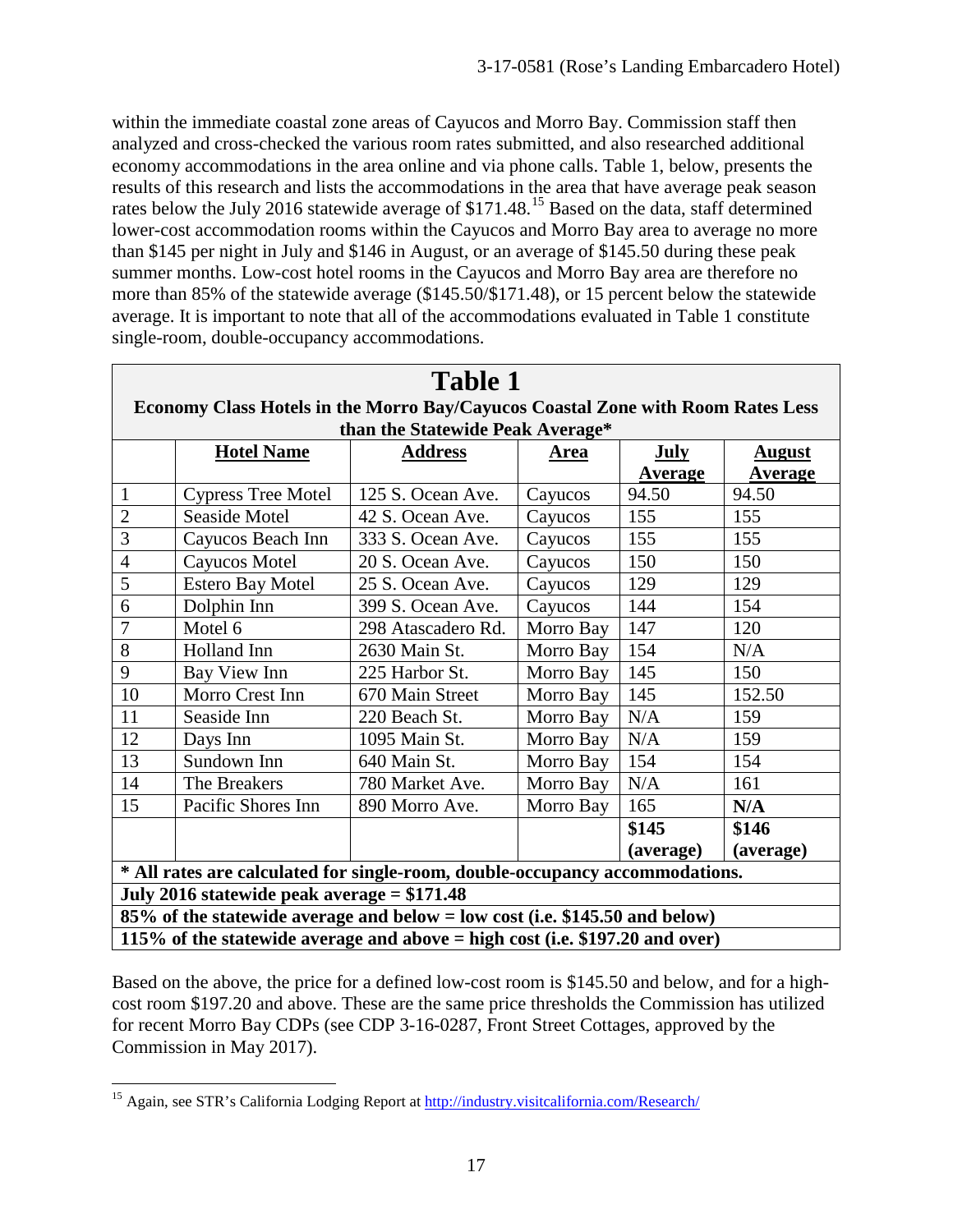While the Applicant has not proposed specific rates for all ten rooms, the Applicant has, however, proposed a rate of \$145 for two of the units (**see also Exhibit 4).** As proposed, rate increases are capped at no more than the Consumer Price Index each year. Thus, when compared with the low- and high-cost rate thresholds as shown in Table 1, two rooms are proposed at rates that would constitute low cost (i.e., \$145.50 or less).

#### *Analysis*

As described above, the Applicant has determined it is feasible to provide lower-cost accommodations onsite, and is proposing two of the proposed 10 hotel rooms (i.e., 20 percent of the proposed rooms) to be reserved as lower cost. As explained earlier, while the Commission has typically required 25 percent of proposed rooms to be lower cost, the Commission also responds to the unique facts of each case, including what other public access benefits are being proposed to address the Coastal Act's broad access-for-all mandates. In this case, the project also includes other substantial public access amenities, including an improved and widened (to 10 feet) lateral Bayfront public accessway with more direct connectivity to access at the Morro Bay Boulevard view deck (north) and to the public plaza (south). The new public access configuration provides greater utility to the general public and separates these public amenities from the existing Rose's Landing commercial, visitor-serving uses, eliminating the potential for public-private conflicts. Additionally, the Applicant proposes to improve public access through the public plaza via a 10-foot-wide pavered walkway from Embarcadero Road to the Bayfront lateral access and removal of concrete furniture and other existing impediments to public access. This direct path will provide greater line-of-sight to the Bay and the other public access amenities available on-site. The Applicant further proposes pavered vertical access improvements at the Morro Bay Boulevard street end (which contains a Bay overlook) and public access signage to educate and facilitate public use of the site. Thus, the proposed number of low-cost rooms, in conjunction with these other public access benefits, is consistent with the Commission's overarching goals and intent in administering Coastal Act Section 30213, namely, ensuring that proposed visitor-accommodation facilities in the coastal zone (and in particular on locations such as this one, i.e. on former State tidelands, immediately fronting the Morro Bay estuary, and adjacent to the City's visitor-serving commercial waterfront) include lower-cost rooms (and other amenities) *onsite*. Doing so provides for lower-cost hotel units, thereby selfmitigating the impacts of the higher-cost rooms *in-kind*, as well as ensuring that the mitigation is located immediately adjacent to the impact (i.e., the location of the high-cost rooms), thereby self-mitigating *onsite*. Alternative mitigation approaches, including paying offsite in-lieu fees, while certainly beneficial, include added complexity to ensure that such mitigation is fruitful.

In this case, the Applicant's proposal consists of secured, tangible, on-the-ground mitigation that will provide bona fide lower-cost hotel rooms at the same time and in the same location as the high-cost rooms. In addition, as described previously, although in-lieu fee equivalent mitigation has been used for the construction of equivalent number of offsite hostel beds (or campground facilities) in some instances, this approach may not adequately offset a project's impacts. As previously described, mitigating the lack of onsite hotel rooms by providing the same number of offsite hostel beds is inherently less desirable, including because *hotel rooms* generally provide better accommodations than *hostel beds*. For numerous reasons (e.g., privacy, space, amenities), while some visitors may be willing to stay in the type of shared accommodations provided by hostels, some may choose not to stay in such an environment. A more analytically accurate way to mitigate for a proposed project's lack of lower-cost hotel rooms is to provide lower-cost hotel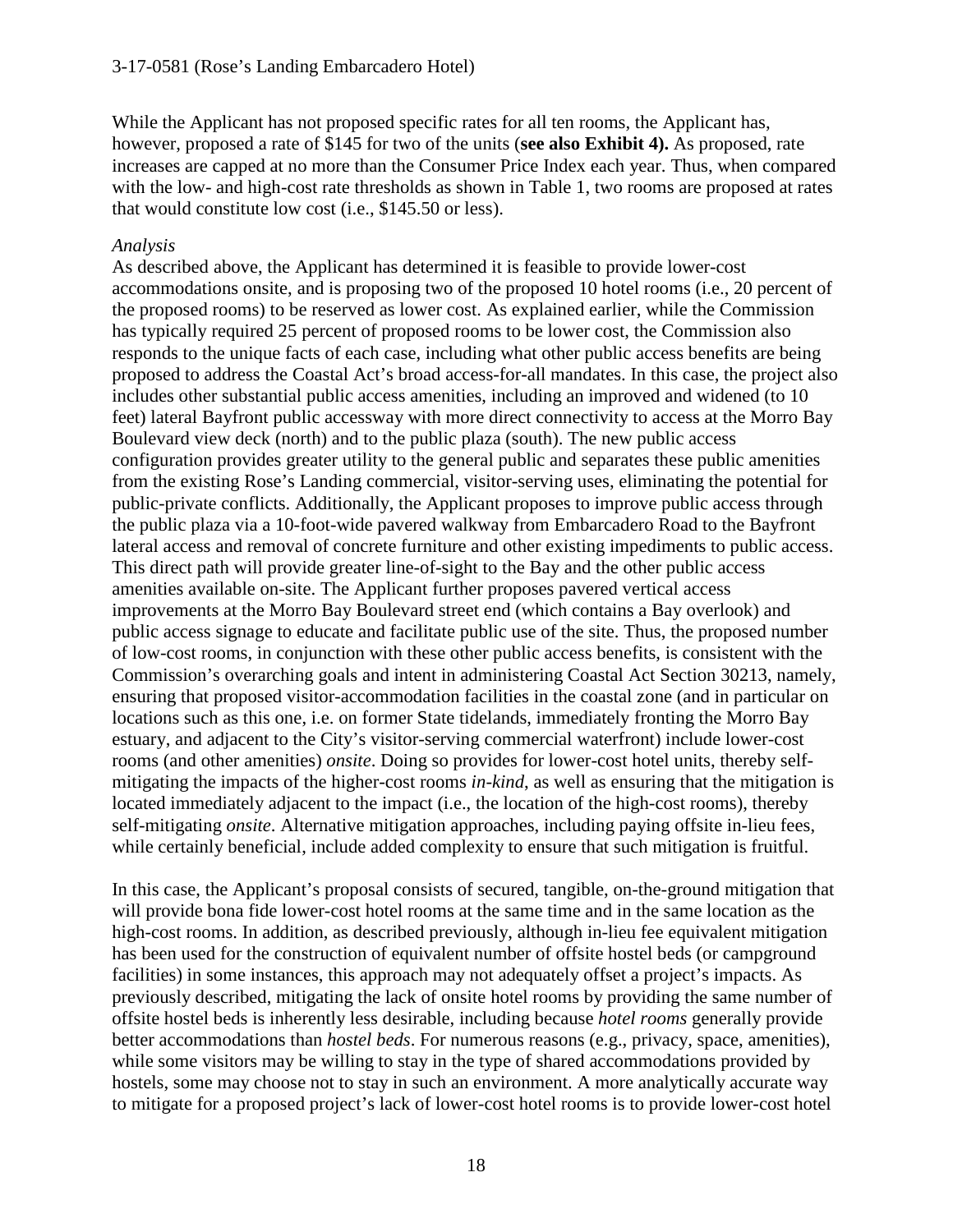rooms, thereby mitigating in-kind. The Applicant's proposal thus represents an opportunity to build new in-kind lower-cost hotel rooms that are more private than a standard hostel bed, and which may serve as a low-cost option for families to access Morro Bay's waterfront amenities. Thus, as proposed, the project includes an adequate number of onsite lower-cost hotel units (plus additional public access amenities as discussed above) to mitigate for its proposed high-cost hotel units.

#### *Conclusion*

Therefore, the Commission finds that no additional low-cost accommodations mitigation is required because the project provides, as proposed, an adequate amount of low-cost accommodations onsite for the project to be consistent with Section 30213 of the Coastal Act. Thus, the proposed project increases the range of opportunities for overnight accommodations, and does not displace any existing overnight low-cost accommodations. However, although the Applicant is proposing these lower cost rooms onsite, to ensure that the rooms remain low cost over time, **Special Condition 1 and Special Condition 3(d)** memorialize the Applicant's own proposed rate structure as shown in **Exhibit 4**, subject to increases via the CPI. In addition, **Special Conditions 3(a) and (b)** require that all ten hotel rooms be open and available to the general public, that rooms shall not be rented to any individual, family, or group for more than 29 consecutive days and that no individual ownership or long-term occupancy of hotel rooms shall be allowed. To further ensure that the hotel operates as proposed and approved, **Special Condition 3(c)** prohibits the conversion of any of the hotel overnight rooms (including suites) to limited-use overnight visitor accommodation units (e.g., timeshare, fractional ownership, etc.) or to full-time occupancy condominium units or to any other units with use arrangements that differ from the approved project, as well as requires annual monitoring reports to ensure same. Thus, for all of the reasons described above, the project, as proposed and conditioned, can be found consistent with Coastal Act Section 30213.

### **E. PUBLIC ACCESS AND RECREATION**

#### *Applicable Policies*

Coastal Act Sections 30210 through 30224 require that development maximize public recreational access to and along the shoreline, provide visitor-serving recreational facilities, protect oceanfront land for recreational use and development, and in general establish that coastal-dependent, visitor-serving, and public recreational access developments have priority over other types of uses and development. In particular:

*Section 30210: In carrying out the requirement of Section 4 of Article X of the California Constitution, maximum access, which shall be conspicuously posted, and recreational opportunities shall be provided for all the people consistent with public safety needs and the need to protect public rights, rights of private property owners, and natural resource areas from overuse.* 

*Section 30211: Development shall not interfere with the public's right of access to the sea where acquired through use or legislative authorization, including, but not limited to, the use of dry sand and rocky coastal beaches to the first line of terrestrial vegetation.* 

*Section 30212(a): Public access from the nearest public roadway to the shoreline and*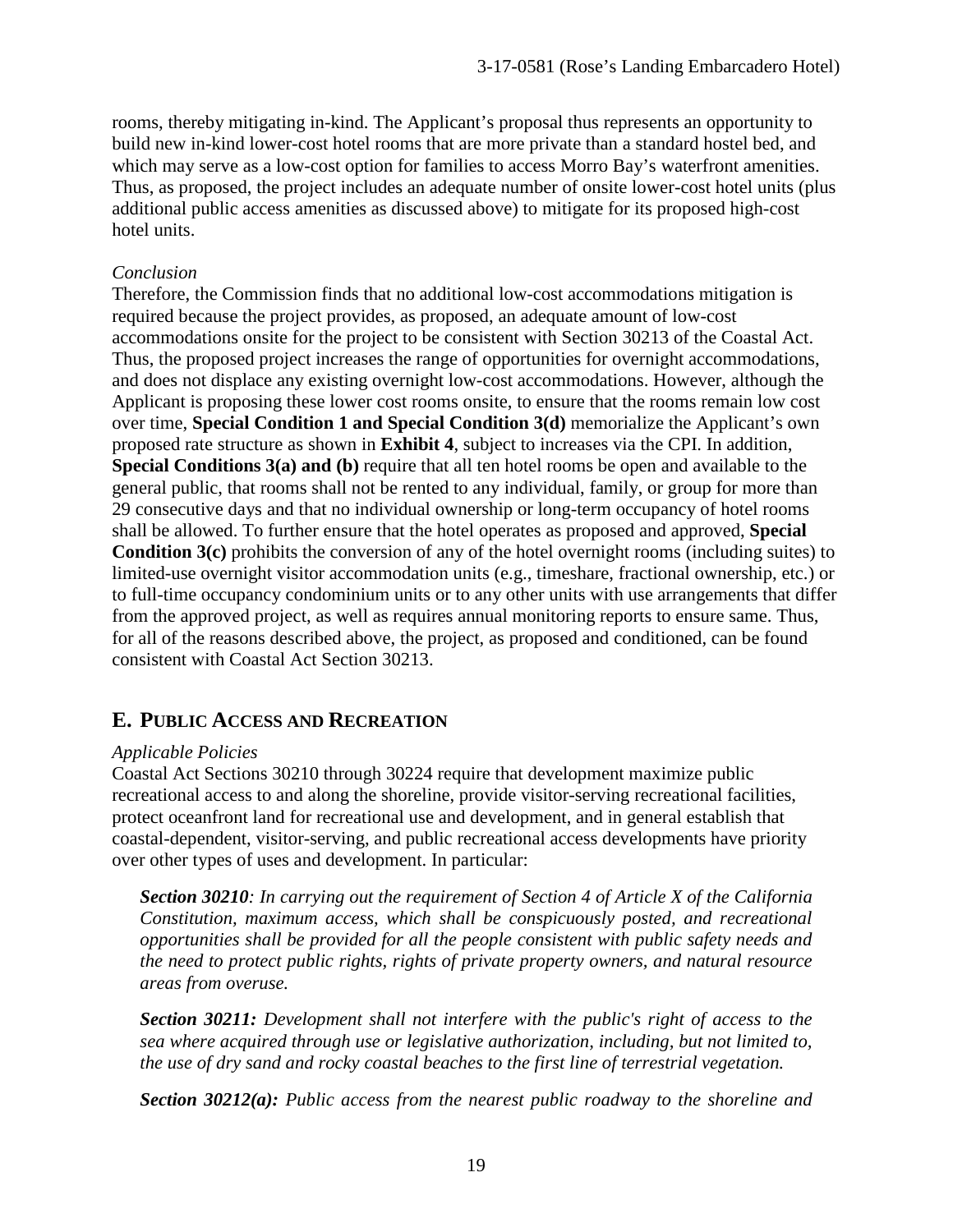*along the coast shall be provided in new development projects…*

*Section 30213: Lower cost visitor and recreational facilities shall be protected, encouraged, and, where feasible, provided. Developments providing public recreational opportunities are preferred. …* 

*Section 30221: Oceanfront land suitable for recreational use shall be protected for recreational use and development unless present and foreseeable future demand for public or commercial recreational activities that could be accommodated on the property is already adequately provided for in the area.*

*Section 30222: The use of private lands suitable for visitor-serving commercial recreational facilities designed to enhance public opportunities for coastal recreation shall have priority over private residential, general industrial, or general commercial development, but not over agriculture or coastal-dependent industry.* 

In addition, the Coastal Act also requires the provision of adequate, appropriately-distributed parking for new development:

*Section 30212.5: Whenever appropriate and feasible, public facilities, including parking areas or facilities, shall be distributed throughout an area so as to mitigate against the impacts, social and otherwise, of overcrowding or overuse by the public of any single area.* 

*Section 30252(4): The location and amount of new development should maintain and enhance public access to the coast by … (4) providing adequate parking facilities or providing substitute means of serving the development with public transportation, …* 

Although not the standard of review, the LCP's Implementation Plan (IP) also details specific uses and guidelines for development within the waterfront (WF) zone applicable to this site. Applicable sections are as follows:

*IP Section 17.24.170 Waterfront (WF) District. Purpose. The purpose of the waterfront district is to provide for the continued mixture of visitor-serving commercial and recreational and harbor-dependent land uses in appropriate waterfront areas, as provided in this chapter.* 

*IP Section 17.24.170(B). Special WF zone standards… 9. Public Access Requirements. Public access from the nearest public roadway to the shoreline and along the bay front shall be provided in new development projects…*

Finally Morro Bay's LCP provides guidance on parking requirements along the Embarcadero, including allowing payment of in-lieu fees into a parking management program to accommodate parking needs:

*LCP Policy 2.08 In reviewing visitor-serving development in the Embarcadero as defined in Policy 2.03…, the City shall find that provision of off-street parking is sufficient to serve the development's peak demands as defined in Phase III of the Local Coastal Program. Parking demands shall be satisfied by the provision of off street facilities on the development site or within 300 feet. Once a parking management program for the*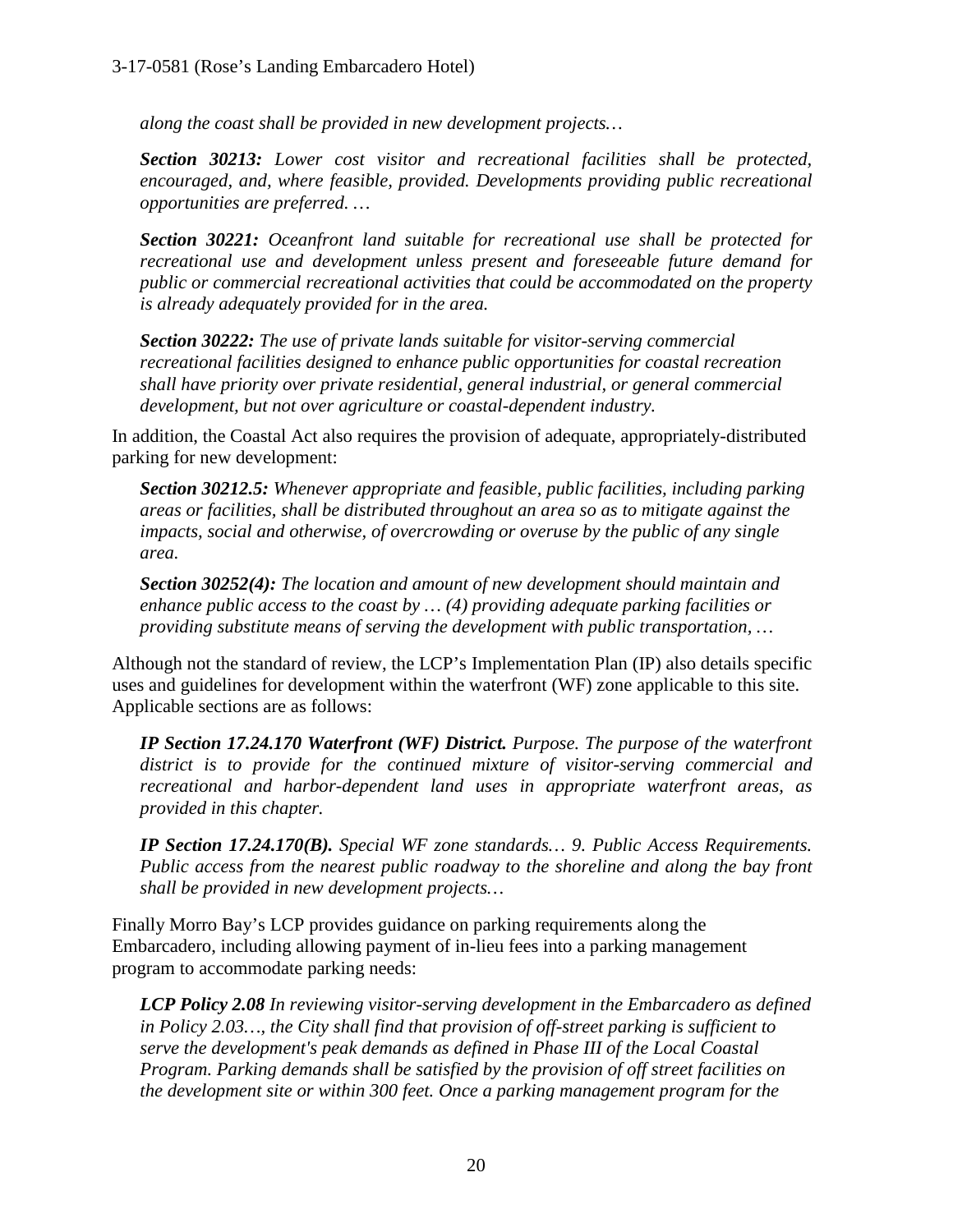*Embarcadero has been developed which provides off-street parking resources, and such a program is implemented, applications for development shall be allowed to satisfy their peak parking demands through participation in the program. If the program includes an in-lieu fee system, the applicant shall provide the City an in-lieu fee of an amount equal to the purchase of land and construction of the number of spaces needed to serve the development's peak needs. The City shall use the fees to provide for parking support in the Embarcadero.* 

In 2007, the City developed a parking management program, allowing for parking in-lieu fees to be used when adequate onsite parking was not provided, and applicants instead made use of public parking spaces to satisfy parking demand. These fees historically were applied by both the City and the Commission in approving projects at a rate of up to \$15,000 per parking space.<sup>[16](#page-20-0)</sup> Although the City has decided to change some of the fees and parameters since 2007, this program is still in effect. Off-street parking requirements are spelled out in IP Section 17.44.020, including:

*IP Section 17.44.020. Parking Facilities. Subsection A – Off-Street Parking – General Requirements. Subsection C(1)(j):* Motels, hotels: one space for each room or group of rooms intended to be occupied as a unit, plus one space for each ten rooms, plus two spaces for each resident manager's quarters.<sup>[17](#page-20-1)</sup>

#### *Analysis*

#### *Public Parking*

With respect to parking, though not the standard of review, IP Section 17.44.020(C)(1)(j) calls for one parking space to be provided for each hotel room. Coastal Act Section 30252(4) also requires that the hotel provide adequate parking. The proposed hotel will include 10 units, necessitating 11 onsite parking spaces (i.e., one for each room, plus one additional space for each ten rooms) in order to provide adequate parking for all units. This parking demand can either be met onsite or, pursuant to LCP Policy 2.08, via an in-lieu fee into the City's Embarcadero parking management fund. However, during the City's approval process, the Applicant did not propose, and the City did not require, any onsite parking spaces. Rather, the City conditioned its approval to allow for the use of an existing on-street parking space fronting the proposed hotel to be used exclusively as a hotel loading zone, and also allowed 10 parking spaces at the adjacent City-owned public parking lot across the Embarcadero to be reserved exclusively for hotel guests between 3pm and 11am daily, i.e. 20 hours a day, 365 days a year. Thus, the City's action allows for 11 existing public parking spaces to be used almost exclusively for private hotel use.

There are numerous Coastal Act public access conformance issues associated with such a parking proposal. First, while ordinarily a *new* use would require adequate parking, the proposed hotel is not a new use in terms of parking demand at the site, but rather is a changed use from the current second-story restaurant use. The Commission approved two CDPs for development on this site, one in 1975 and another in 2001, authorizing the building to be used as a restaurant and authorizing the restaurant building's expansion, respectively. In both of those actions, the

<span id="page-20-0"></span> $\overline{a}$ <sup>16</sup> See, for example, Commission approval of CDP 3-07-002.

<span id="page-20-1"></span> $17$  In this case, the proposal does not include any resident manager's quarters.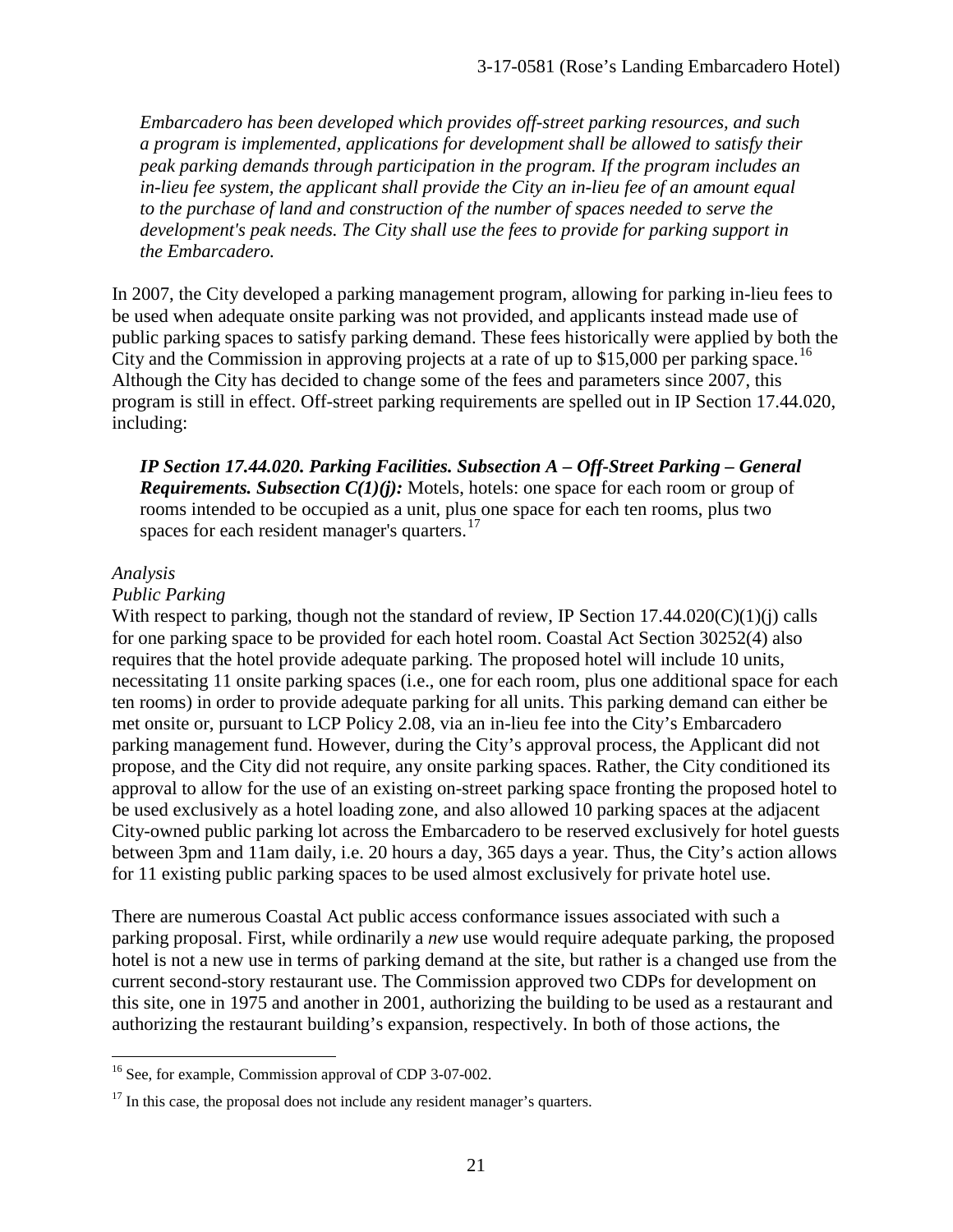#### 3-17-0581 (Rose's Landing Embarcadero Hotel)

Commission analyzed parking demand and required parking mitigation, including in the form of a payment of \$80,000 to the City's parking management fund, which helps pay for the City's public parking lots along the Embarcadero. In other words, in both CDPs, the Commission found that parking demand generated for the site's restaurant use was satisfied. In this case, the proposed hotel use would require *less* parking than the existing second-story restaurant requires. Thus, the two previous CDPs have already accounted for parking demand generated by a more parking-intensive restaurant use on this site, and thus no additional parking mitigation is required for this less parking-intensive hotel use. And second, even though no additional parking is needed for this site, the proposed project would dedicate 11 existing public parking spaces (one space on the street for loading-unloading and 10 in a public parking lot) for private hotel use. Such a proposal is both unnecessary, as described above, and also adversely impacts the general public's ability to access and recreate in this prime visitor-serving area, inconsistent with Section 30210's stated requirement that access shall protect public rights, and also inconsistent with Section 30212.5, which envisions the use of public parking facilities by the *general* public, and inconsistent with Section 30252(4) because the project does not maintain the amount of general public access parking but instead represents a privatization of publicly-available parking spaces. As such, the proposed project's parking plan cannot be found consistent with the Coastal Act Section 30210 mandate to maximize public access and recreational opportunities to and along the coast. For these reasons, **Special Condition 2(a)** expressly prohibits the use of any public parking spaces to be reserved primarily or exclusively for private hotel use, including for hotel guests and employees, and requires revised Final Plans to show this prohibition. **Special Condition 2(b)** allows the use of one parking space on the Embarcadero for 10-minute passenger loading and unloading (including for hotel guests and their luggage), but expressly prohibits the use of this space for hotel guests only (i.e. this space may be used by non-hotel guests as well). This space is also required to be located adjacent to the public plaza because, given that this space is for passenger loading/unloading only and will thus be empty most of the time, it will afford a view of the public plaza for those traveling down the Embarcadero.

In conclusion, hotel guests and employees can certainly park in any public parking space, including because the spaces in the City's adjacent public parking lots are the fruits of the Commission's previous actions requiring parking fees to address this site's (and other sites') parking demand. However, those parking spaces cannot be reserved primarily for hotel use, which would result in the privatization of a publicly-available parking lot, inconsistent with Coastal Act Section 30223. As proposed by the Applicant, the hotel use requires no additional parking mitigation compared to the existing second-story restaurant use and, as conditioned, the hotel project will not usurp existing public parking spaces, and thus the project can be found consistent with the above-cited Coastal Act policies.

#### *Public Coastal Access*

To maximize public access along the Bayfront on the Embarcadero in Morro Bay, which constitutes public lands, the Commission has typically required a 10-foot-wide lateral Bayfront accessway (see 3-11-031 (Giovanni), 3-08-052 (Morro Bay Conference Center), 3-07-048 (Held Mixed Use)), along with lateral connections upcoast and downcoast where feasible, and vertical connections from the Embarcadero. The Commission has also required specific restrictions to protect the use of such accessways and appropriate signage to ensure that the public is adequately informed of their availability.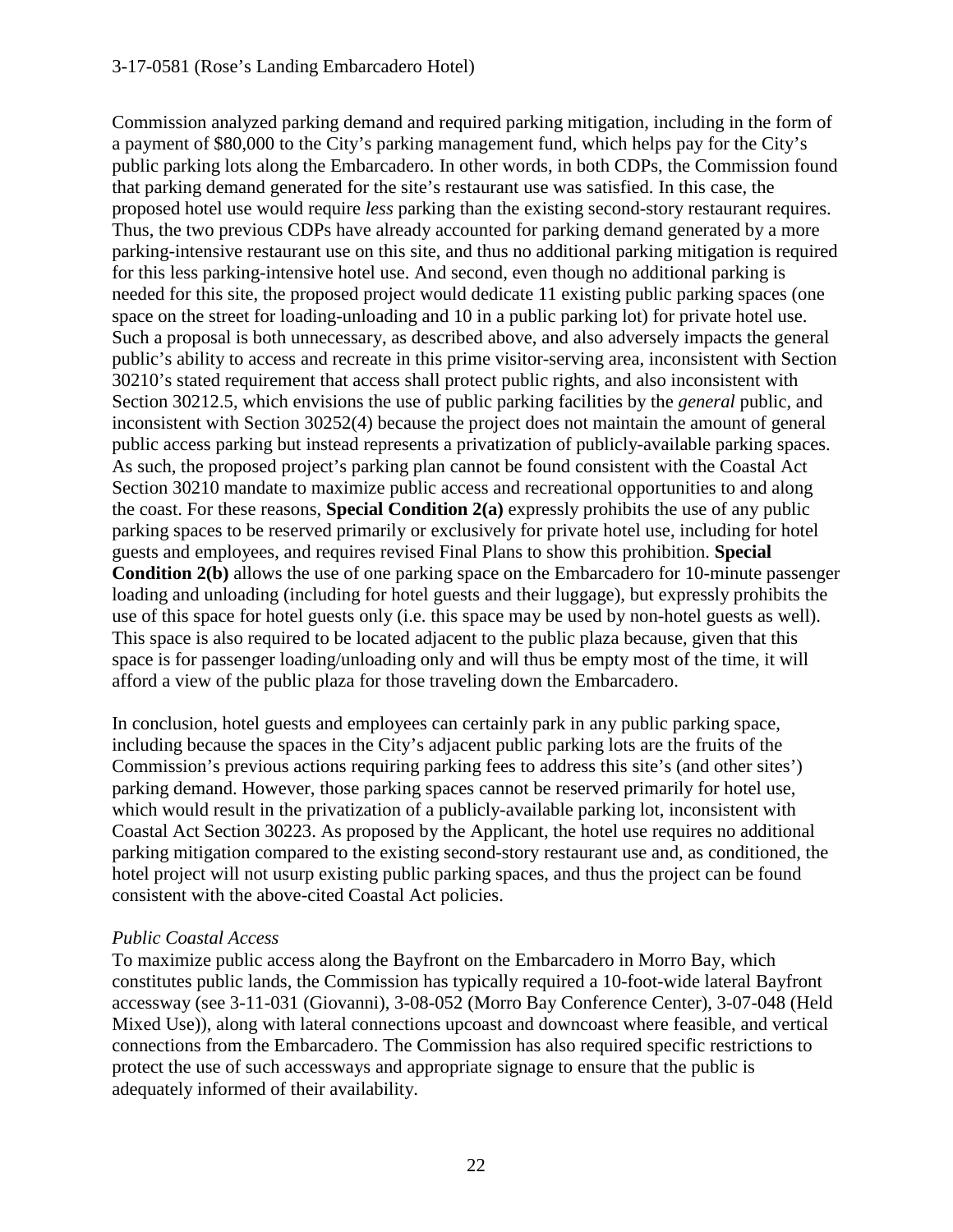As discussed above, the project site includes existing Bayfront lateral access that connects to upcoast and downcoast lateral access, and which comprises a component of the California Coastal Trail in this location. The existing enclosed eight-foot-wide Bayfront lateral access is located at the rear of the Rose's Bar & Grill and is not readily visible from adjacent public areas. Access to the Bayfront lateral access is currently gained via a five-foot-wide path that dog-legs down from Morro Bay Boulevard on the north side of Rose's Landing, or requires a stroll through the public plaza and then through the outdoor patio on the south end (which is currently used for restaurant seating). Additionally, the site currently includes a second-story view deck.

In this case the project proposes to widen the Bayfront lateral accessway fronting Rose's Bar & Grill from the existing eight-foot width to a ten-foot width. The improved lateral access will eliminate the existing awning and windscreen enclosure and replace it with a 42-inch-high metal railing. On the north end, the lateral accessway will connect directly to the City's existing Bayfront view deck, and on the south end, the lateral accessway will have a more direct connection to the public plaza (i.e., this access will no longer pass through the uncovered patio area, which the Applicant proposes to retain for outdoor restaurant seating). The proposed vertical access on the north end consists of a ten-foot-wide pavered path leading from the Morro Bay Boulevard street end to the City's Bayfront view deck on the adjacent parcel, which will then connect to the Bayfront lateral accessway. Similarly, on the south side, a 10-foot-wide pavered path will provide vertical access from the Embarcadero through the public plaza and connecting to the Bayfront lateral accessway (see **Exhibit 2** for project plans).<sup>[18](#page-22-0)</sup> Additionally, the Applicant proposes to improve public access within the public plaza via removal of concrete furniture and other existing impediments and proposes to install public access signage to educate visitors and to facilitate public use of the site. These improvements will provide greater line-ofsight to the Bay and draw the public in to the extensive public access amenities available onsite. The revised public access configuration will provide greater utility to the general public and will separate these public amenities from the existing Rose's Landing commercial restaurant uses, eliminating the potential for public-private conflicts. The proposed project will greatly improve this section of coastal access along the Bayfront and will also improve this portion of the California Coastal Trail.

Additionally, the Applicant is proposing to construct a new eight-foot x eight-foot second-story public observation deck with stairway access from the public plaza. This dedicated feature is separate from the hotel terrace use on the second floor and is intended to be used exclusively by the public. Lastly, the project includes an updated and improved public plaza with outdoor furniture, planter boxes, a dedicated 10-foot-wide paved pathway, and coastal signage. The proposed improvements, including the additional width of the pathway segments along the Bayfront lateral access and the Morro Bay Boulevard and public plaza vertical paths north and south of the project site, meet the width (i.e. 10 feet) typically required by the Commission for Embarcadero projects necessary to meet the maximum access requirements of the Coastal Act. The Applicant seeks to retain restaurant seating on the existing outdoor uncovered patio and convert the existing second-story view deck to hotel use. Both of these areas were required to be open to the general public for access and viewing in past CDPs. However, the Applicant proposes to mitigate the loss of these public spaces via the construction of the expanded lateral

 $\overline{a}$ 

<span id="page-22-0"></span> $18$  As discussed above, the Rose's Landing project site consists of eight City-owned sites that the Applicant leases from the City.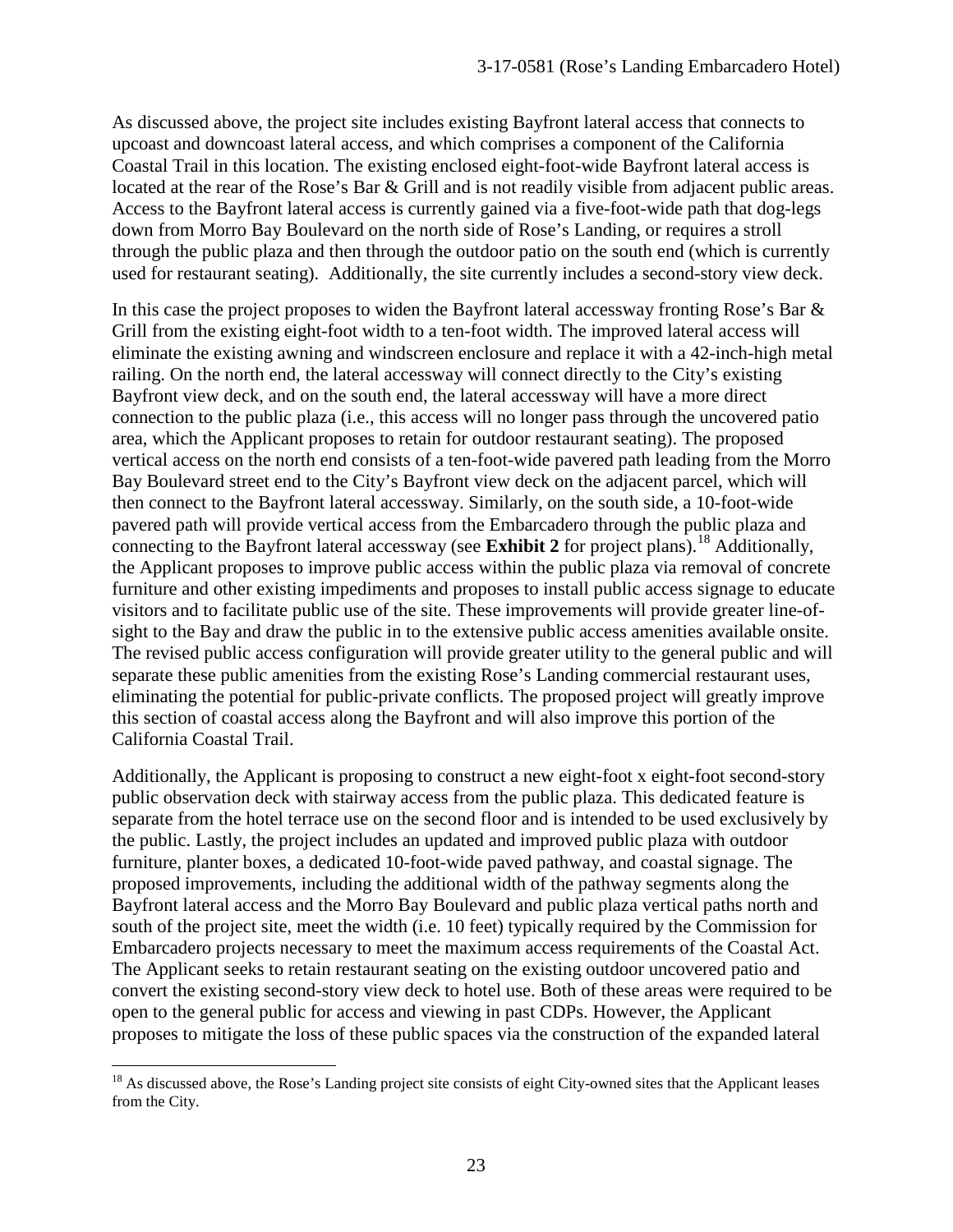accessway around the restaurant deck and by substantially improving the vertical access connections from the Embarcadero, thereby affording the public improved lateral access along the Bay. The proposed second-story observation deck will be oriented to the Bay and Morro Rock and thus provide better coastal views than the existing overlook, much of which faces the plaza and the Embarcadero. Overall, the proposed public access improvements rectify past violations and enhance the utility of public coastal access overall at this location.

To ensure the seamless integration of all the public elements of the project, this CDP approval is conditioned to require the submission of a Public Access Management Plan for Executive Director approval. The Public Access Management Plan must demonstrate how maximum public recreational access benefit will be achieved, where the primary objective is to maximize public recreational access at the site (including to the vertical and lateral accessways, second-story observation deck, public access amenities, etc.), to provide clear and informative signage (including interpretive signage), and to ensure that the project's public access features are available for free, general public use 24 hours a day, 365 days per year in perpetuity for the public accessways, and at a minimum sunrise to one hour after sunset for the second-story view deck (**see Special Condition 4**). As conditioned, the proposed project is consistent with the public access and recreation policies of the Coastal Act because the project will 1) provide maximum public access and recreational opportunities consistent with the Applicant's private property rights (Section 30210); 2) facilitate the public's right of access to the sea (Section 30211); 3) provide access from the nearest public roadway to the shoreline and along the coast (Section 30212); 4) provide lower-cost recreational facilities (i.e. the enhanced public plaza and improved vertical and lateral access, and the second-story observation deck (Section 30213); 5) protect oceanfront land for recreational use (Section 30221), and 6) provide a high-priority visitor-serving commercial use (i.e. a hotel) (Section 30222).

# **F. VISUAL RESOURCES**

#### *Applicable Policies*

The Coastal Act requires new development to be sited and designed to protect public views to and along the scenic coastal areas and to be visually compatible with the character of the surrounding areas:

*Section 30251: The scenic and visual qualities of coastal areas shall be considered and protected as a resource of public importance. Permitted development shall be sited and designed to protect views to and along the ocean and scenic coastal areas, to minimize the alteration of natural land forms, to be visually compatible with the character of surrounding areas, and, where feasible, to restore and enhance visual quality in visually degraded areas. New development in highly scenic areas such as those designated in the California Coastline Preservation and Recreation Plan prepared by the Department of Parks and Recreation and by local government shall be subordinate to the character of its setting.*

Additionally, the Coastal Act requires that special communities that are popular visitor serving and recreational destinations be protected:

 *Section 30253(e): New development shall: . . . (e) where appropriate, protect special*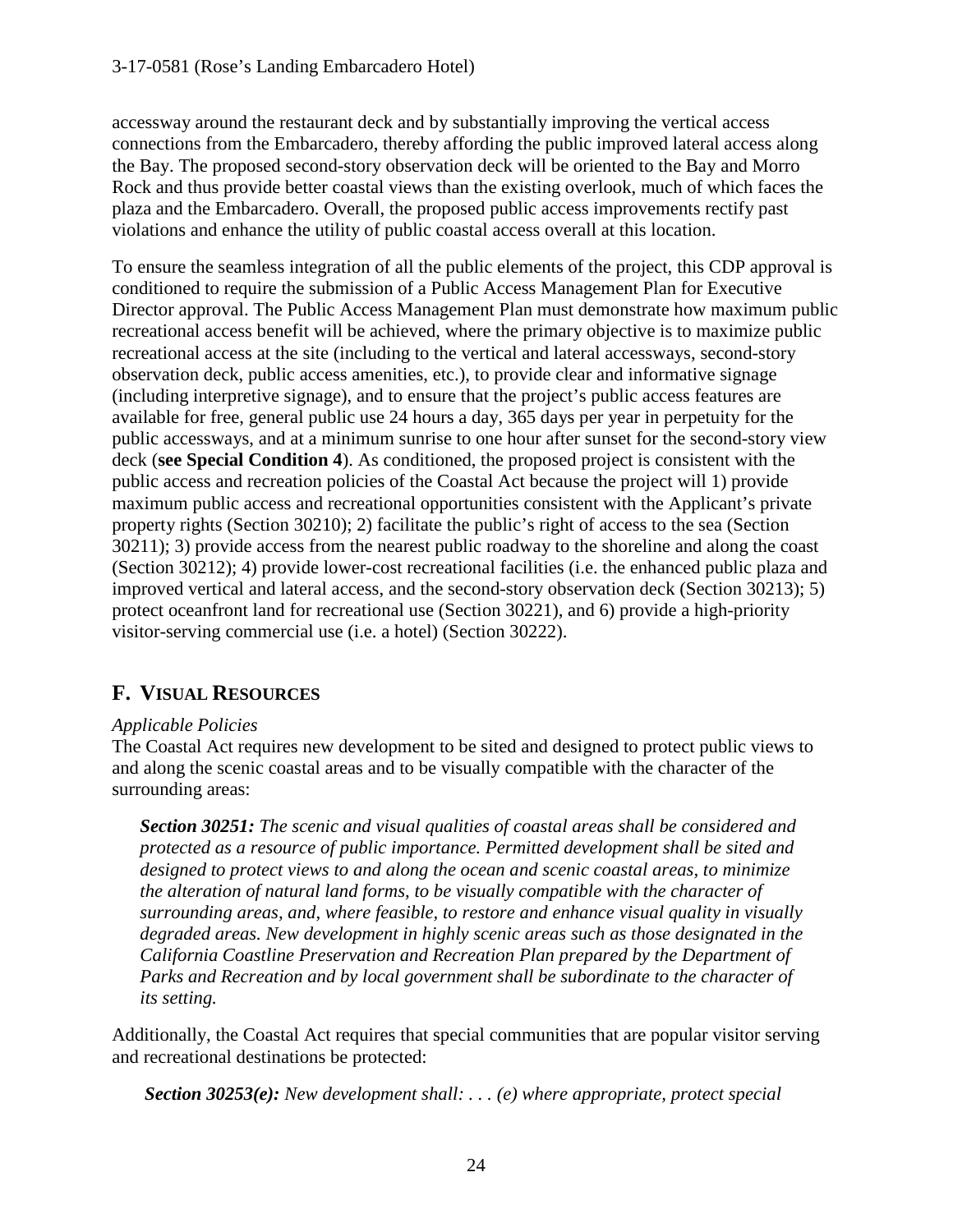*communities and neighborhoods which, because of their unique characteristics, are popular visitor destination points for recreational uses.* 

#### *Analysis*

The proposed project fits into the visual landscape because it is mainly an interior remodel of an existing structure with only modest changes to the building's exterior (i.e., new windows, awnings, public observation deck, and three small hotel room balconies). The proposed architectural design is compatible with the character of nearby development, including with respect to height and bulk. The proposed structure will be a maximum of 25 feet in height when measured from finished grade, which is unchanged from existing conditions, and is designed with articulated roof planes and varied wall surfaces / features to avoid creating a boxy structure (**see Exhibit 5**). The proposed public access improvements associated with the project, including widening of the Bayfront lateral accessway, construction of a second-story observation deck, improvements to the public plaza, and widening of the vertical connections from Morro Bay Boulevard and the public plaza, will enhance viewing opportunities of Morro Bay and Morro Rock, consistent with Section 30251 of the Coastal Act. Furthermore, the proposed project is consistent with and protects the design aesthetic of the Embarcadero area of Morro Bay as a visitor destination for recreational use, and thus the project is consistent with Section 30253(e) of the Coastal Act.

# **G. WATER QUALITY**

The Coastal Act protects marine resources and water quality. Coastal Act Sections 30230 and 30231 provide:

*Section 30230. Marine resources shall be maintained, enhanced, and where feasible, restored. Special protection shall be given to areas and species of special biological or economic significance. Uses of the marine environment shall be carried out in a manner that will sustain the biological productivity of coastal waters and that will maintain healthy populations of all species of marine organisms adequate for long-term commercial, recreational, scientific, and educational purposes.* 

*Section 30231. The biological productivity and the quality of coastal waters, streams, wetlands, estuaries, and lakes appropriate to maintain optimum populations of marine organisms and for the protection of human health shall be maintained and, where feasible, restored through, among other means, minimizing adverse effects of waste water discharges and entrainment, controlling runoff, preventing depletion of ground water supplies and substantial interference with surface water flow, encouraging waste water reclamation, maintaining natural vegetation buffer areas that protect riparian habitats, and minimizing alteration of natural streams.* 

Similarly, LCP Policies 9.10 and 9.11 protect water quality:

*LCP Policy 9.10. In permitted development, drainage devices shall be required in order to conduct surface water to storm drains or suitable watercourses to prevent erosion. Drainage devices shall be designed to accommodate increased runoff resulting from modified soil and surface conditions as a result of development. Water runoff shall be*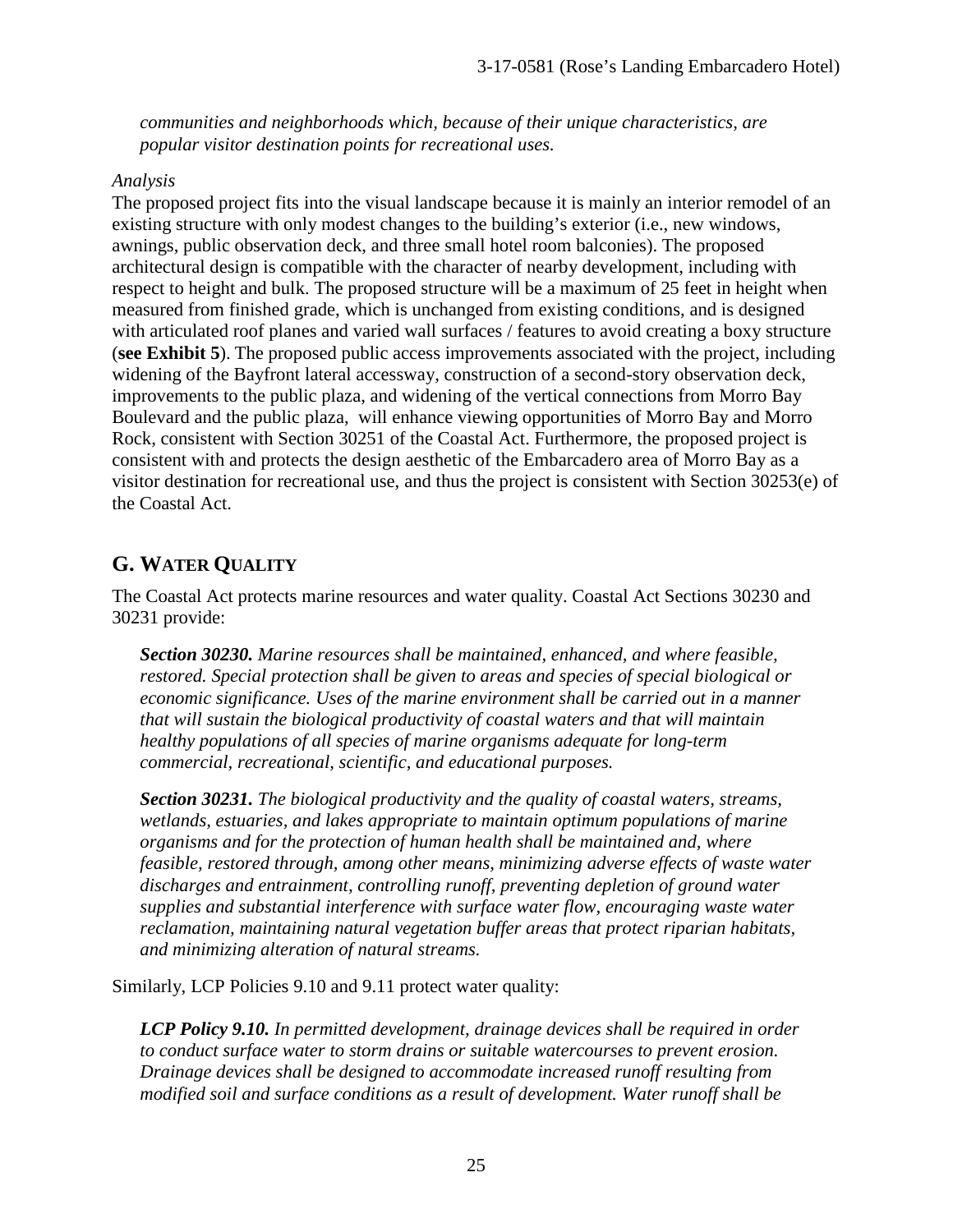*retained on-site whenever possible on whenever there is the capability to facilitate groundwater discharge.* 

*LCP Policy 9.11. Degradation of the water quality of groundwater basins, nearby streams, or wetlands shall not result from development of the site. Pollutants, such as chemicals, fuels, lubricants, raw sewage, and other harmful waste, shall not be discharged into or alongside coastal streams or wetlands either during or after construction.* 

As required by Coastal Act Section 30231 and as recognized by LCP Policies 9.10 and 9.11, development needs to protect water quality by controlling erosion and runoff. The project site is located directly adjacent to Morro Bay. Drainage and stormwater runoff from the site, both during and after construction, have the potential to degrade coastal water quality and diminish biological productivity by contributing sediments and pollutants to the Bay.

To provide consistency with the above-cited policies of the Coastal Act as well as the specific performance standards of the LCP, **Special Condition 5** requires submission of a Construction Plan to ensure Best Management Practices are implemented during construction to avoid water quality and other coastal resource impacts during construction. This condition also requires that copies of the CDP and the approved construction plan be maintained at the site during construction, and that a construction coordinator to be available to respond to any inquiries that arise during construction. As conditioned, the proposed project is consistent with Sections 30230 and 30231 of the Coastal Act.

# **H. OTHER**

The Commission's action on this CDP has no effect on conditions imposed by the City of Morro Bay pursuant to an authority other than the Coastal Act. However, **Special Condition 6** specifies that in the event of conflict between the terms and conditions imposed by the local government pursuant to an authority other than the Coastal Act/LCP and those of this CDP, the terms and conditions of CDP 3-17-0581 shall prevail.

# **I. VIOLATION**

On September 19, 2016, the Coastal Commission's Enforcement Division wrote a letter to the restaurant owner regarding violations at the site, including impediments along the required eightfoot-wide Bayfront lateral access and the five-foot-wide northern access path, appropriation of the 20-foot x 28-foot public patio and upper outdoor view deck for private restaurant service, and a myriad of obstructions within the public plaza. Additionally the required signage for these public access improvements was found to either be missing or placed in locations that were not readily visible to the general public.

Enforcement staff's letter provided that the restaurant owner could resolve the violations via either removal of impediments/obstructions and/or by obtaining a coastal development permit authorizing the development after the fact. The property owner has chosen to submit an application to convert the existing upper-floor restaurant use into a 10-unit hotel and to include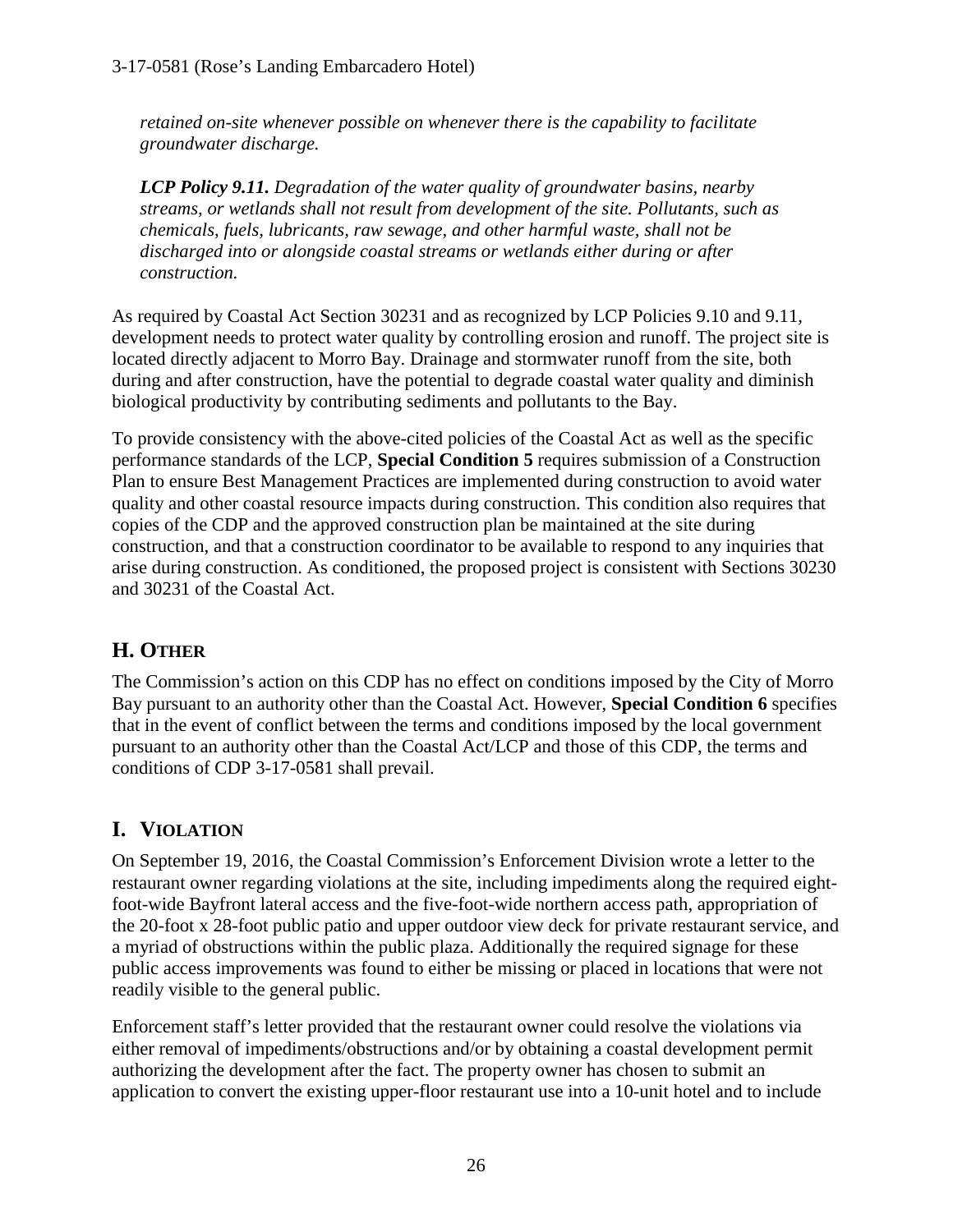improvements that will address the underlying violations. The proposal includes construction of a new dedicated 10-foot-wide Bayfront lateral access with connections to the City's dock at the Morro Bay Boulevard street end and to the public plaza south of the Rose's Landing building. New vertical access constructed with pavers is proposed from the Embarcadero and will connect to the Bayfront lateral access both north and south of the project site. The Applicant proposes to use the uncovered patio for restaurant service seating. This patio currently provides for a vertical connection to the Bayfront lateral accessway. However, the new vertical access on the south side of the property will be located adjacent to (and outside of) the uncovered patio, and will form a more direct link to the Bayfront lateral access than does the patio currently. Additionally, the Applicant is proposing to construct a new eight-foot x eight-foot second-story public observation deck with stairway access from the public plaza. This dedicated feature is separate from the hotel terrace and will be appropriately signed to ensure that it will be used exclusively for the public. Lastly, the project includes an updated and improved public plaza with outdoor furniture, planter boxes, a dedicated 10-foot-wide paver pathway, and coastal signage. The proposed public access improvements would rectify past violations and enhance the utility of access overall at this location. **Special Condition 1** requires the Applicant to construct the improvements in accordance with the approved project plans. Issuance of the CDP and compliance with all of the terms and conditions of this permit will result in resolution of the aforementioned violations of the Coastal Act on the subject property.

Although development has taken place prior to submission of this permit application, consideration of this application by the Commission has been based solely upon the Chapter 3 policies of the Coastal Act. Commission review and action on this permit does not constitute a waiver of any legal action with regard to the alleged violations, nor does it constitute an implied statement of the Commission's position regarding the legality of development, other than the development addressed herein, undertaken on the subject site without a coastal permit. In fact, approval of this permit is possible only because of the conditions included herein and failure to comply with these conditions would also constitute a violation of this permit and of the Coastal Act. Accordingly, the applicant remains subject to enforcement action just as it was prior to this permit approval for engaging in unpermitted development, unless and until the conditions of approval included in this permit are satisfied.

# **J. CALIFORNIA ENVIRONMENTAL QUALITY ACT (CEQA)**

Section 13096 of Title 14 of the California Code of Regulations requires that a specific finding be made in conjunction with coastal development permit applications showing the application to be consistent with any applicable requirements of CEQA. Section 21080.5(d)(2)(A) of CEQA prohibits a proposed development from being approved if there are feasible alternatives or feasible mitigation measures available which would substantially lessen any significant adverse effect which the activity may have on the environment.

The City of Morro Bay, acting as the lead CEQA agency, conducted an environmental review for the proposed project as required by CEQA and issued a Mitigated Negative Declaration.

The Coastal Commission's review and analysis of consideration and granting of coastal development permits has been certified by the Secretary of Resources as being the functional equivalent of environmental review under CEQA. (14 CCR § 15251(c).) As discussed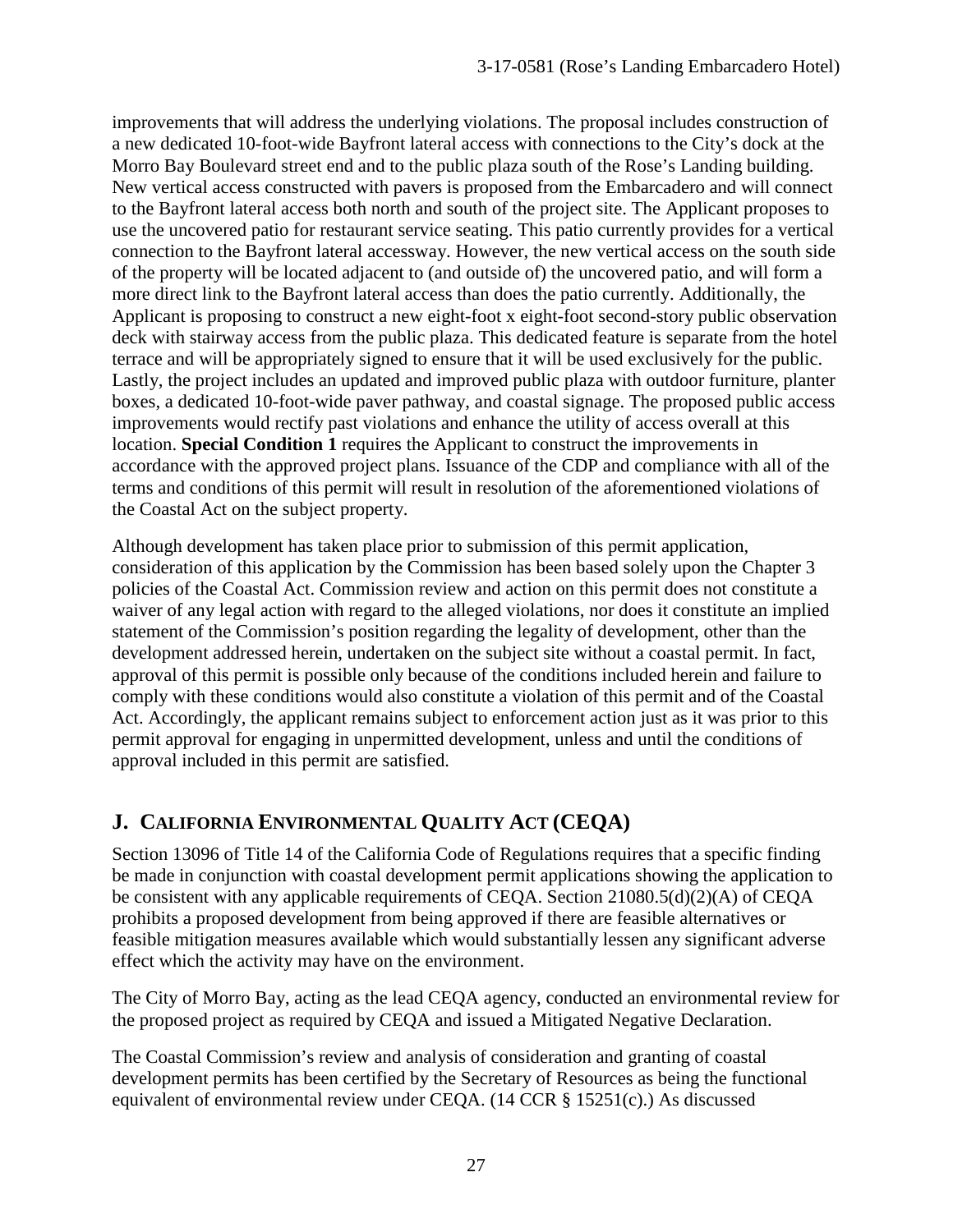#### 3-17-0581 (Rose's Landing Embarcadero Hotel)

throughout this staff report, the Commission has reviewed the relevant coastal resource issues with the proposed project, and has identified appropriate and necessary modifications to address adverse impacts to such coastal resources. All above findings are incorporated herein in their entirety by reference.

The Commission finds that only as modified and conditioned by this permit will the proposed project avoid significant adverse effects on the environment within the meaning of CEQA. As such, there are no additional feasible alternatives or feasible mitigation measures available which would substantially lessen any significant adverse environmental effects that approval of the proposed project, as modified, would have on the environment within the meaning of CEQA. If so modified, the proposed project will not result in any significant environmental effects for which feasible mitigation measures have not been employed consistent with CEQA Section  $21080.5(d)(2)(A)$ .